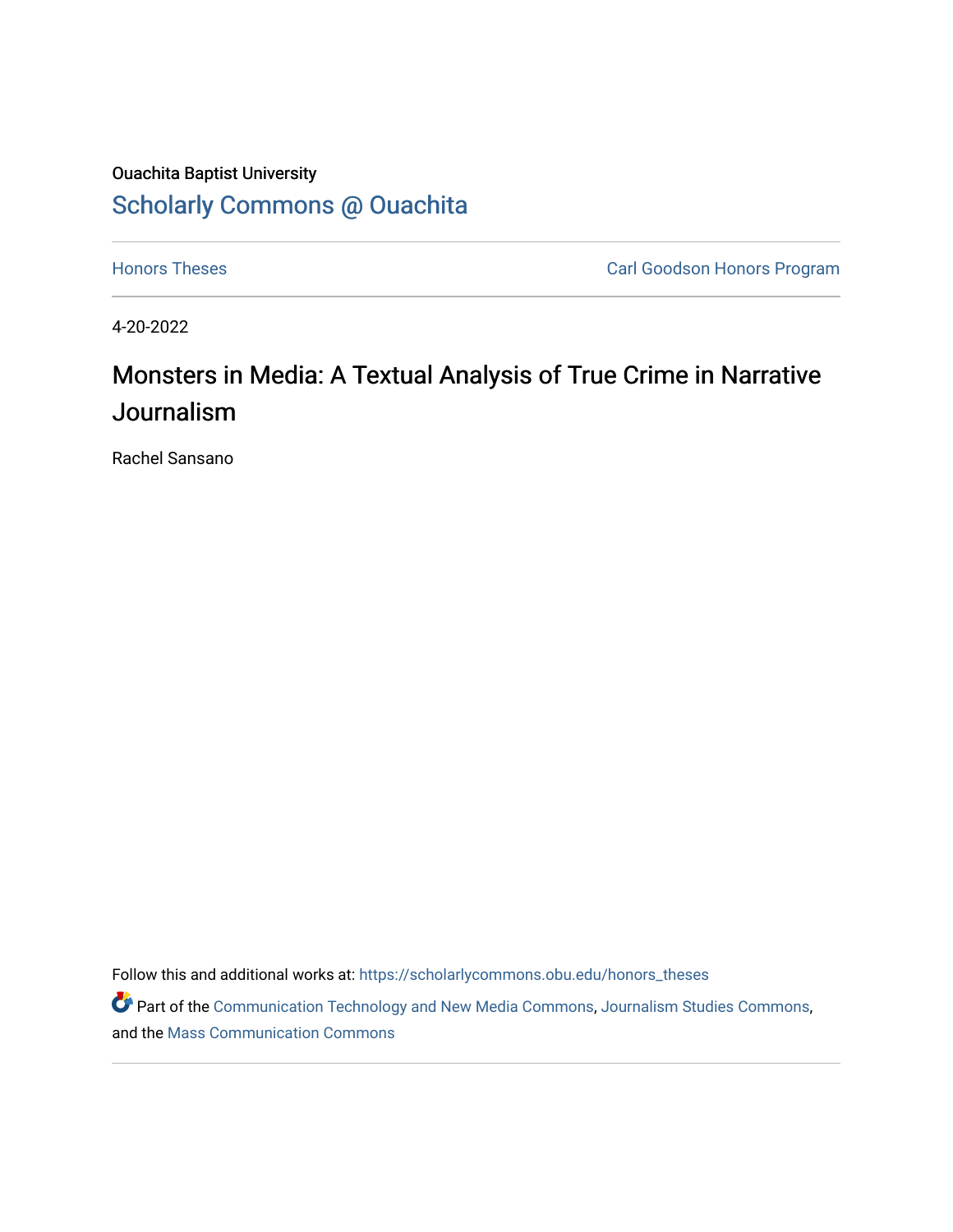## **Ouachita Baptist University**

## **Arkadelphia, Arkansas**

## **Carl Goodson Honors Program**

Monsters in Media: A Textual Analysis of True Crime in Narrative Journalism

Senior Thesis

By

Rachel Sansano

2021-2022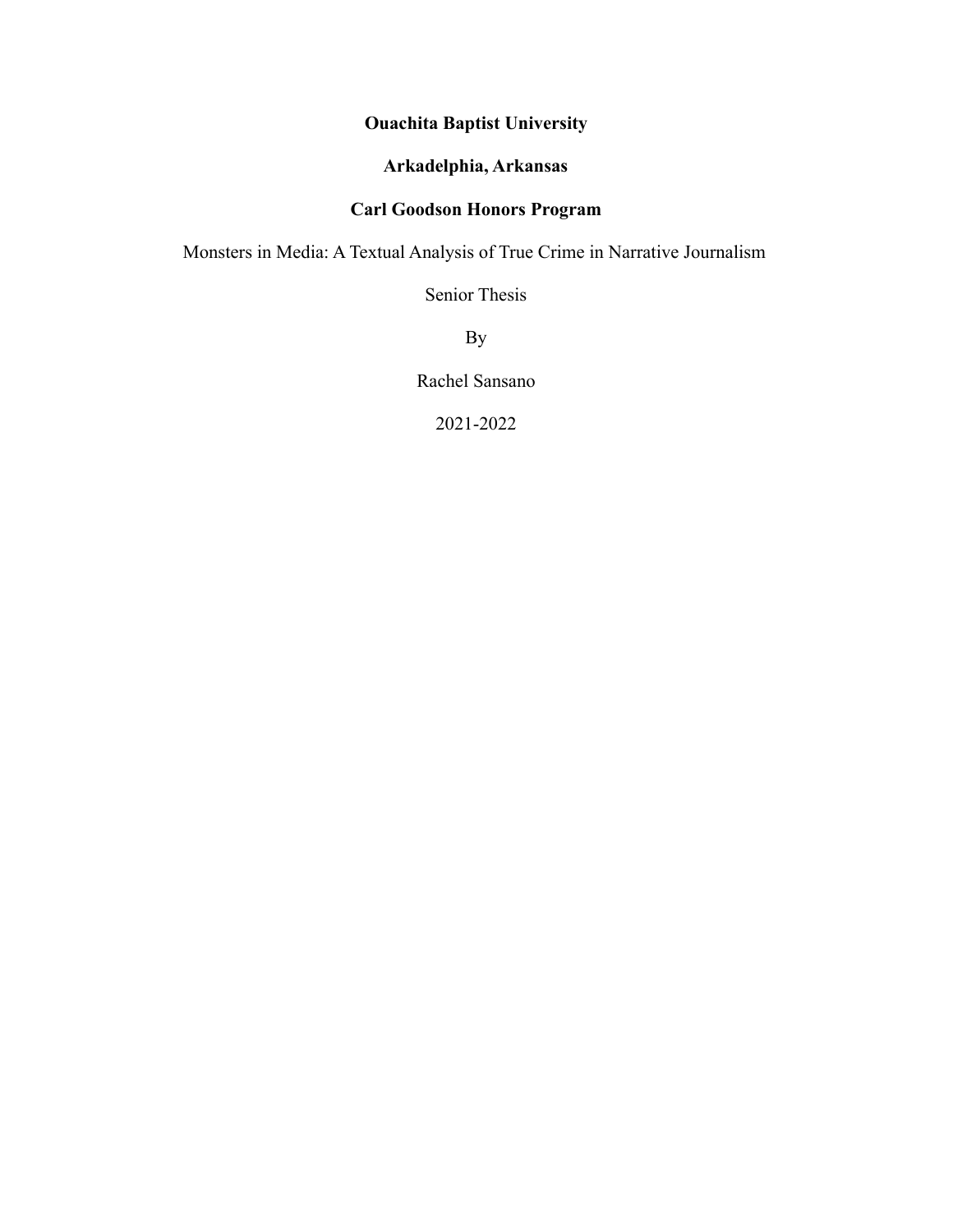#### **Intro**

True crime podcasts are a favorite among listeners everywhere. Their dramatic, intriguing, real-world stories have a way of pulling in people. Once you have been sucked into this community there is no escaping. For armchair detectives everywhere, true crime podcasts are an entertainment staple. These podcasts tell us stories of the worst criminals known to man. But is there more to these episodes than just a surface level story? What are the deeper messages that these podcasts are sending?

This paper will look at the use of new journalism styles in new media formats. More specifically, this article looks at narrative journalism and the role it plays in true crime podcasting. Many aspects of this journalism form and genre will be discussed. Very little research has been done regarding narrative journalism in online media, multimedia, films, documentaries, or broadcasted mass media (van Krieken and Sanders). This study is an attempt to begin to fill this gap in research. Because the majority of media that Americans consume falls into this multimedia category, it is important to understand the journalistic format of this media. Another gap in this area of research is textual analysis of the podcasts themselves. (Boling). This study will not be able to completely bridge this gap, but it does contain qualitative textual analysis of five podcast episodes.

#### **Lit Review/Topic Review**

#### **Defining Traditional Journalism**

Traditional journalism is considered to be giving the public hard and fast facts as soon as possible. Journalistic writings consist of the 5 W's in the inverted pyramid format (Kuehn and Lingwall). While this is great for quick news, it does not keep consumers' interest for very long. In fact, that is the whole point.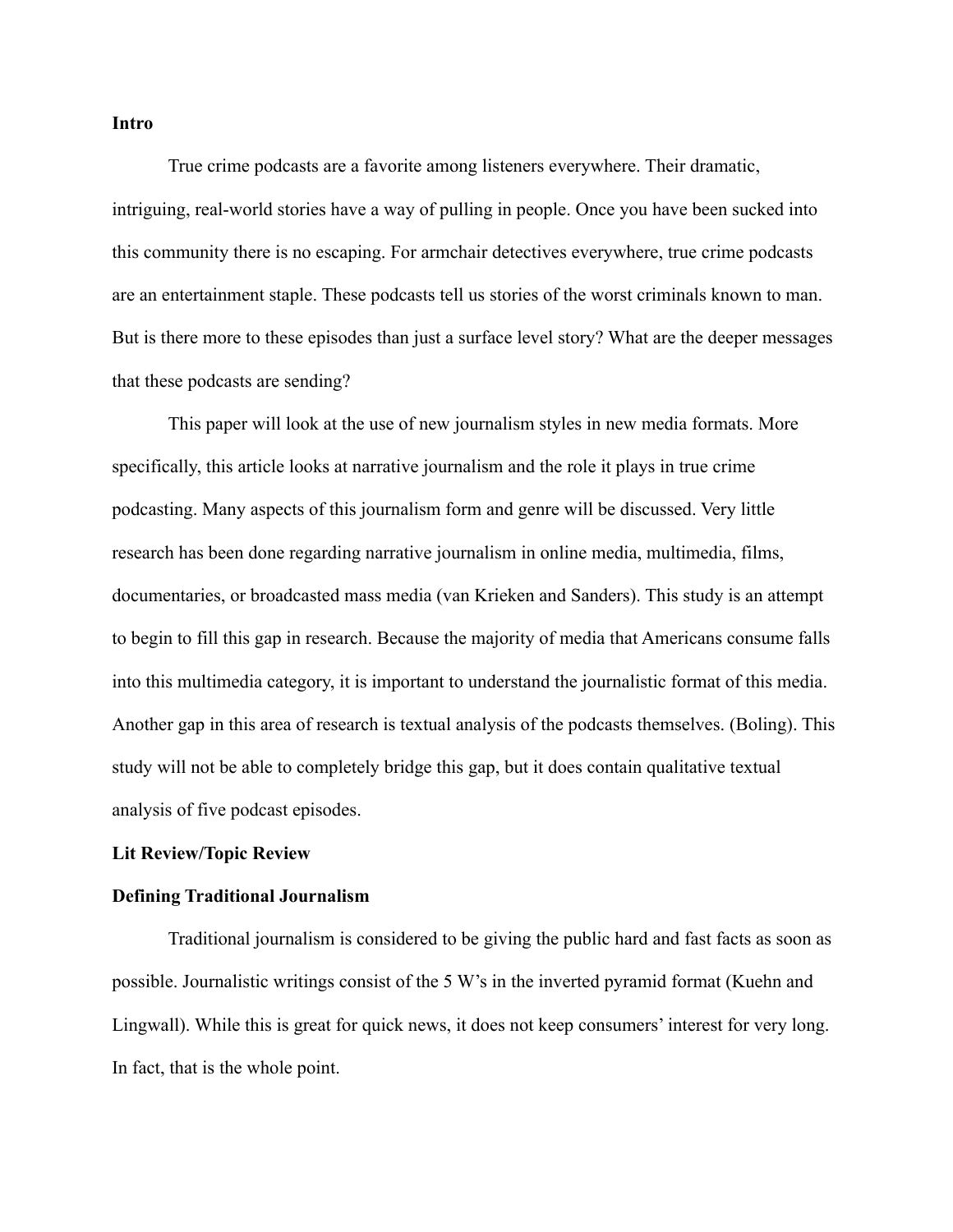Journalists know that people do not spend a lot of time reading news articles. In order to get all of the necessary facts of each story to the public, the inverted pyramid puts the most important information in the first few sentences of the article. After these beginning sentences, audience interest fades.

In today's world, the public treats some news formats as entertainment. Documentaries, feature stories and podcasts are a few genres that contain news, but present information in ways that lend itself to entertainment. To do this, these genres use narrative journalism.

#### **Defining Narrative Journalism**

At its core, any style of journalism is about telling stories. We may not perceive it this way because journalism deals with news, but even news reporting is, in a sense, storytelling. Narrative journalism then, is where the storytelling aspect of news is the main focus.

Narrative journalism gives writers creative freedom. Instead of forcing journalists to simply pass along facts, it uses tactics from fictional writing to add flair to facts. These fictional techniques include character development, detailed descriptions, scene setting and time reconstruction (Johnston and Graham).

Other studies give more specific definitions of narrative journalism. They describe it as "a genre that employs the narrative storytelling techniques of voice, point of view, character, setting, plot, and/or chronology to report on reality through a subjective filter" (van Krieken and Sanders). In this definition, the "subjective filter" is the journalist. Narrative journalism gives the author a chance to express how and what the story made them feel, and it also gives them the opportunity to pass along these emotions to the reader.

Another way to define narrative journalism is this – "narrative: began with a non-summary or feature lead, tended to set a scene, time-line or introduce a character at the start,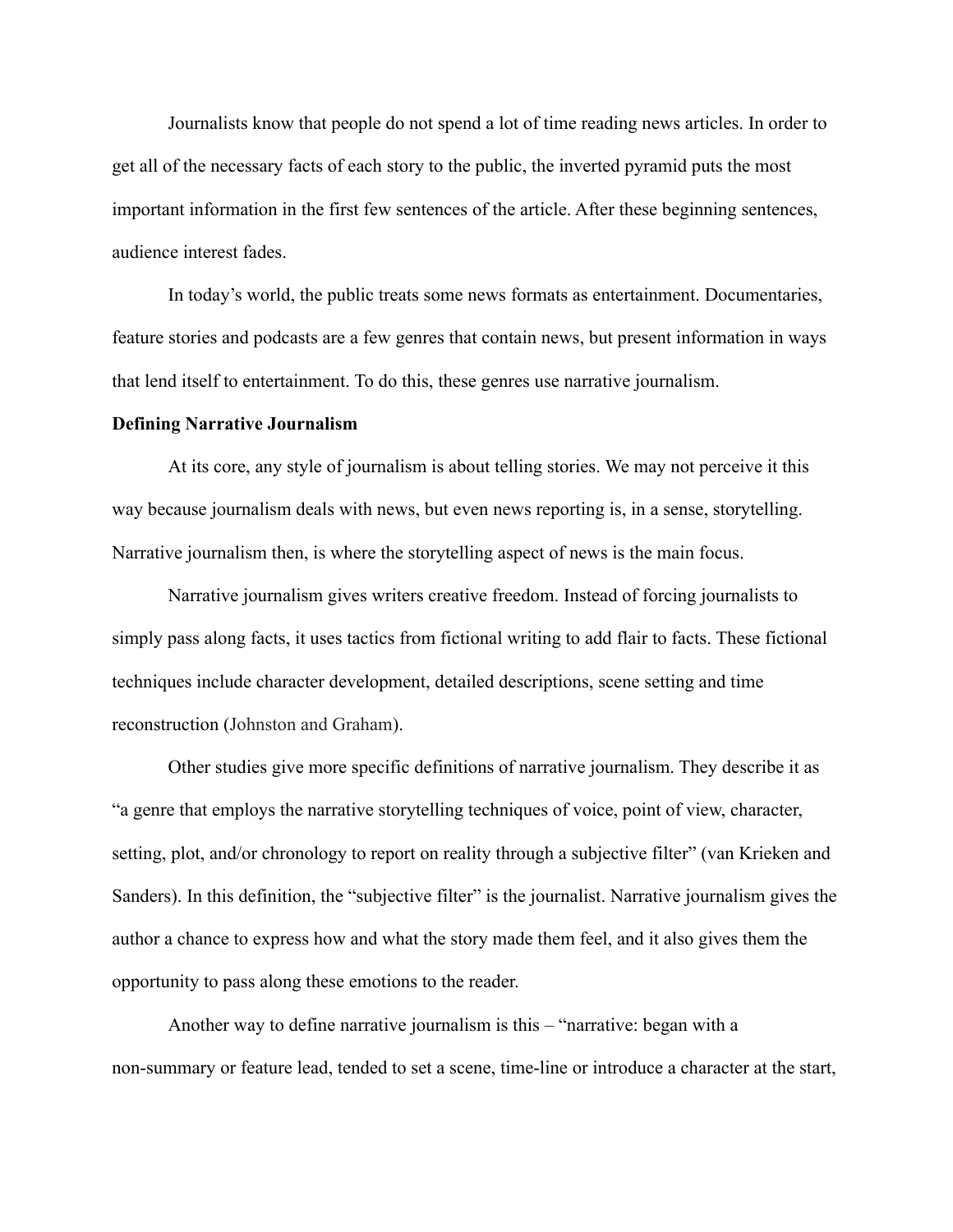employed either conversational or informal storytelling approaches and descriptive word choices, used storytelling writing devices such as description, scene-setting, place or time reconstruction, character development" (Johnston and Graham). Narrative journalism wants to stay as far away as possible from the inverted pyramid. This genre allows for more suspense and drama because it is not required to give all of the facts in the first paragraph of the article.

Journalists have the freedom to add their distinct flair and style to stories that are already exciting. This creates a finished product that is perceived as being more personal and genuine. Narrative journalism is considered by writers to be the holy grail. It is "framed as a form of art" which gives the impression that it is an incredibly creative endeavor (van Krieken and Sanders). If a writer can survive in this genre, it is solely because of their own talents and abilities.

People believe that "there is a false dichotomy of information and narrative," but in reality, they go a long way in complementing each other (Clark). In fact, research suggests that audiences are actually able to better understand narrative form journalism. Narrative journalism gives more information about the social reality of the situation than traditional journalism does (van Krieken and Sanders). Narrative journalism appeals to us because it involves us in a story that we would otherwise be distant from. It is easier for audiences to connect to and engage with (van Krieken, and Sanders).

Because we establish a connection with the story and the characters, we remember the facts of the narrative better. Research has proven that narrative articles have higher comprehension, retention and recognition of the information explained in the piece (van Krieken and Sanders). Stories are easier to remember than lists of random facts (van Krieken and Sanders).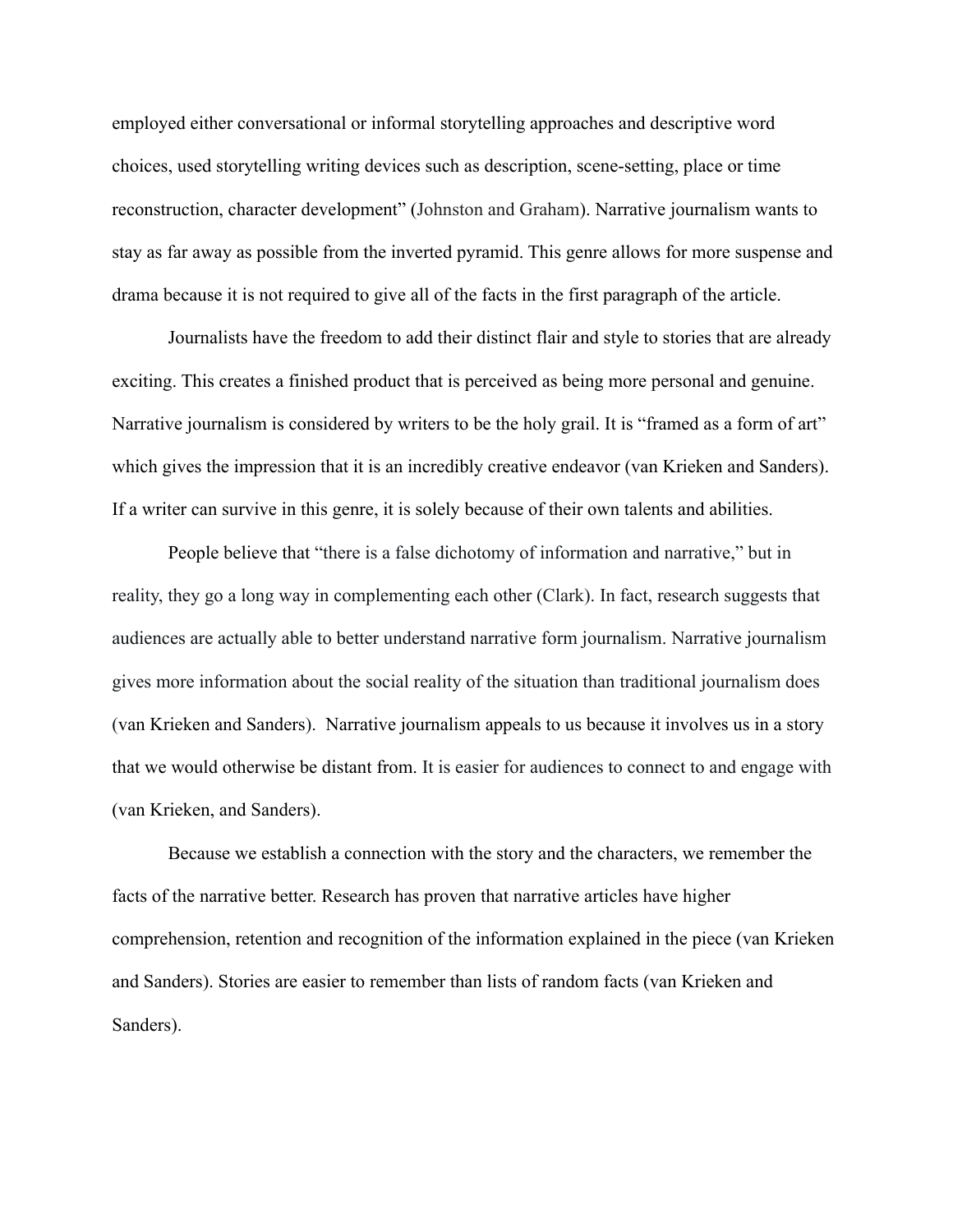When writers want to play on audiences' imaginations, stories are the preferred format. They are entertaining and suspenseful. Research shows that narrative formats are more engaging and give the readers a sense of being present at the scene being described (van Krieken and Sanders). Readers even go as far as to identify with and empathize with the characters. This is much less likely to happen in a typical inverted pyramid, who, what, why, when, where and how story.

People mistakenly look at narrative journalism as fiction. But this is not the case. All journalists understand that "reporting with civic clarity is their primary duty, which leaves plenty of room for the telling of 'real' stories. Narrative strategies are tried and true: setting scenes, developing characters, effectively using dialogue, and establishing point of view. To create vicarious experiences for readers or viewers, writers transform the famous five W's and the H. 'Who' becomes character. 'What' becomes plot. 'Where' becomes setting. 'When becomes chronology. 'Why' becomes motive. And 'how' becomes narrative" ( Clark).

That being said, there are still rules when it comes to journalism in narrative form. Writers cannot add fiction or any false elements for dramatic effect because once they cross this line, it is no longer considered journalism. By straying from the facts, they are creating stories of their own imagination rather than telling the true narrative. With narrative journalism, both the writer and the reader expect the story to be told honestly. Reality is explained with care (Clark).

All things considered, narrative journalism is on the rise. It is changing the way that news is presented. This genre is saving the dying profession of print journalism. It takes specific skills and transfers them into a more modern format. There are specific times and places where it is most effective. One of these forms is the podcast medium.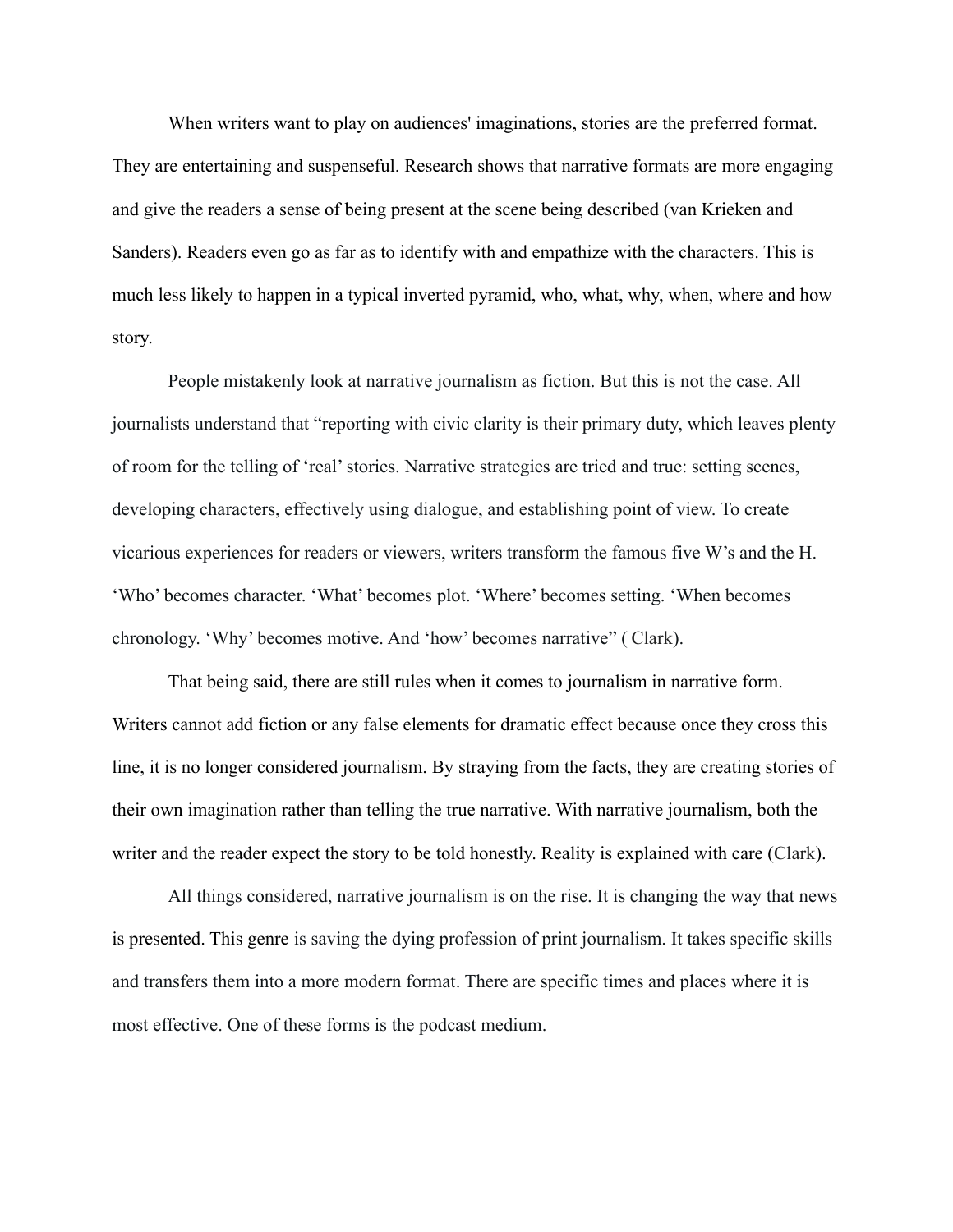#### **Narrative Journalism and Podcasts**

In the last 20 years, journalism has been forced to transition into the world of technology and continues to evolve. This has caused structural changes to the job (Splendore and Brambilla). Because newspapers are a thing of the past, journalists have found new avenues to use when they present stories to the public. Recently, journalism has transferred onto social media platforms and is now expanding to podcasts.

The name podcast was created by combining the words "iPod" and "broadcast." They were developed in 2004 when technology gave listeners the opportunity to download audio files onto computers on portable devices (Pâquet). Podcasts can be accessed from many different places, including YouTube, Spotify, and Apple Podcasts. When they were first created, podcasts were not an immediate success. Now however as of 2021, according to Podcastinsights.com, in the United States, "16 million people are 'devoted podcast fans', and 68 million people listen to podcasts weekly. These numbers are up 2% from 2019."

#### **Podcasts as a media format**

Podcasts are a relatively new form of media that have become increasingly popular as of late. Podcasting differs from other media in many ways. Without the restrictions of live broadcasts, podcasts are very convenient and portable. Because podcasts have more freedom, they are capable of bringing in larger and more diverse audiences (Yardley, et al). You can take a podcast anywhere and listen to it no matter what you are doing. Audiences can consume media without having to sacrifice productivity (Hibbett).

This is a huge reason why podcasts have been so successful as a new form of media. Podcasts do not take the commitment that TV shows do. To consume podcasts listeners do not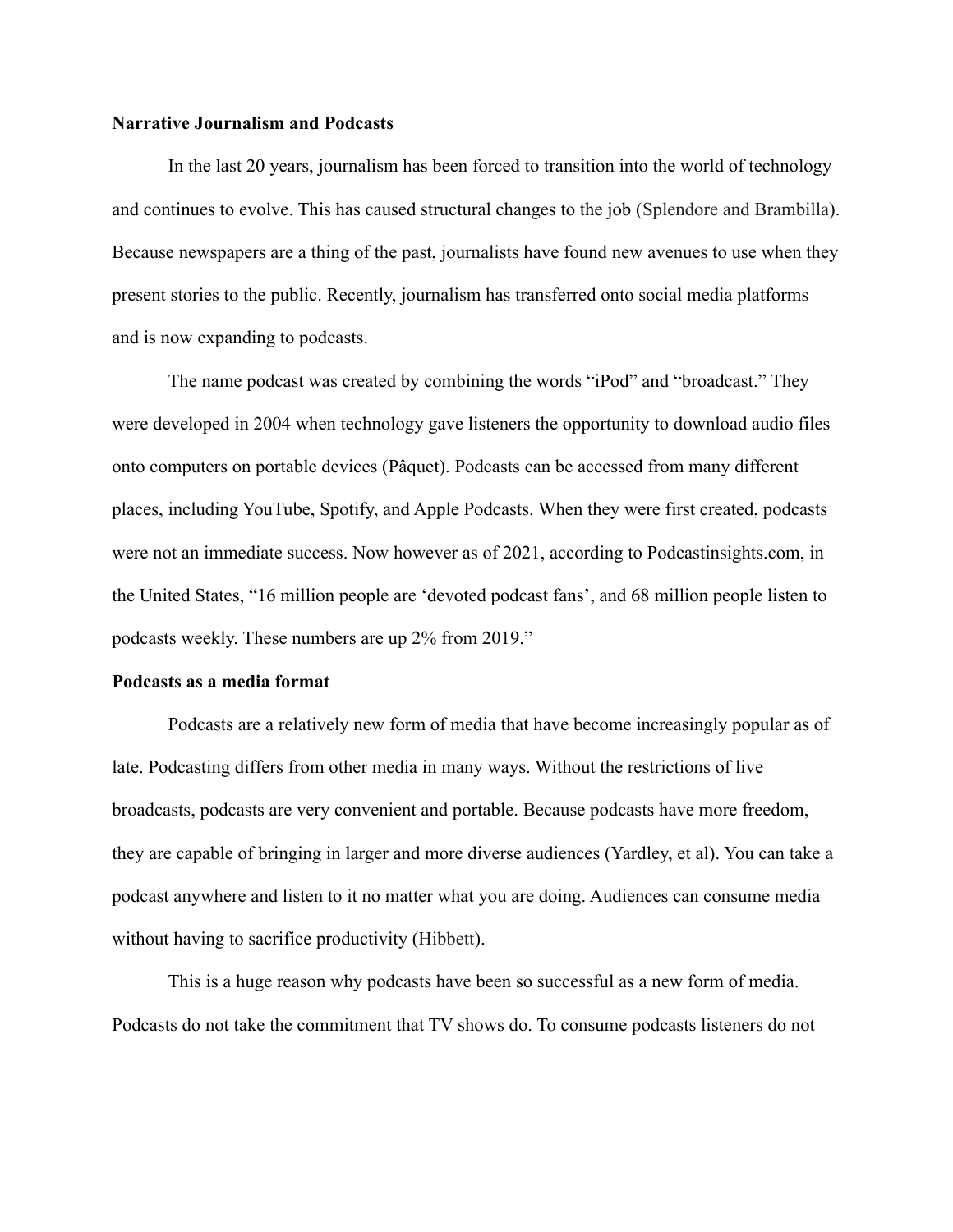have to interrupt their daily routines. Rather, podcasts are great additions to work commutes, household chores, or other mundane tasks.

When compared to other popular media formats, podcasts tend to be much longer. Most shows have episodes that run for more than an hour. With other multimedia news outlets, their goal is to get out the most information possible while taking up minimal space. In the world of 24-hour news cycles, there is less time to stretch out stories. Keeping things short and to the point makes it easier for both the reporters and the readers. However, with podcasts, there is more room to tell the whole story. In a podcast, there is no need for the inverted pyramid. In fact, putting all of the important information at the beginning of a podcast episode would be incredibly detrimental to the quality and engagement of your podcasts. This is where narrative journalism and podcasts begin to connect. The storytelling aspect of podcasts makes them a refreshing change of pace. Both the host and the listener can slow down and take the time to fully enjoy the details of a story.

Because podcasters are able to tell stories in longer formats, there is no reason for writers to stick with the typical journalistic inverted pyramid format. By breaking away from this format, journalists have much more creative freedom with podcasts than they do with other news formats. This allows them to create intriguing, suspenseful stories that keep the audience entertained throughout the entire episode. A perk to audio is that you get to visualize the story in your head. It pulls you into a world that is half imagination, half reality. Audiences are pulled into the lives of others and can completely immerse themselves in a story (Boling).

Because the audience becomes so invested in these longer formatted stories, they become invested in the podcast itself. Podcasts host take advantage of this by encouraging audience interaction. Hosts can do this in many different ways, but one of the most popular ways is having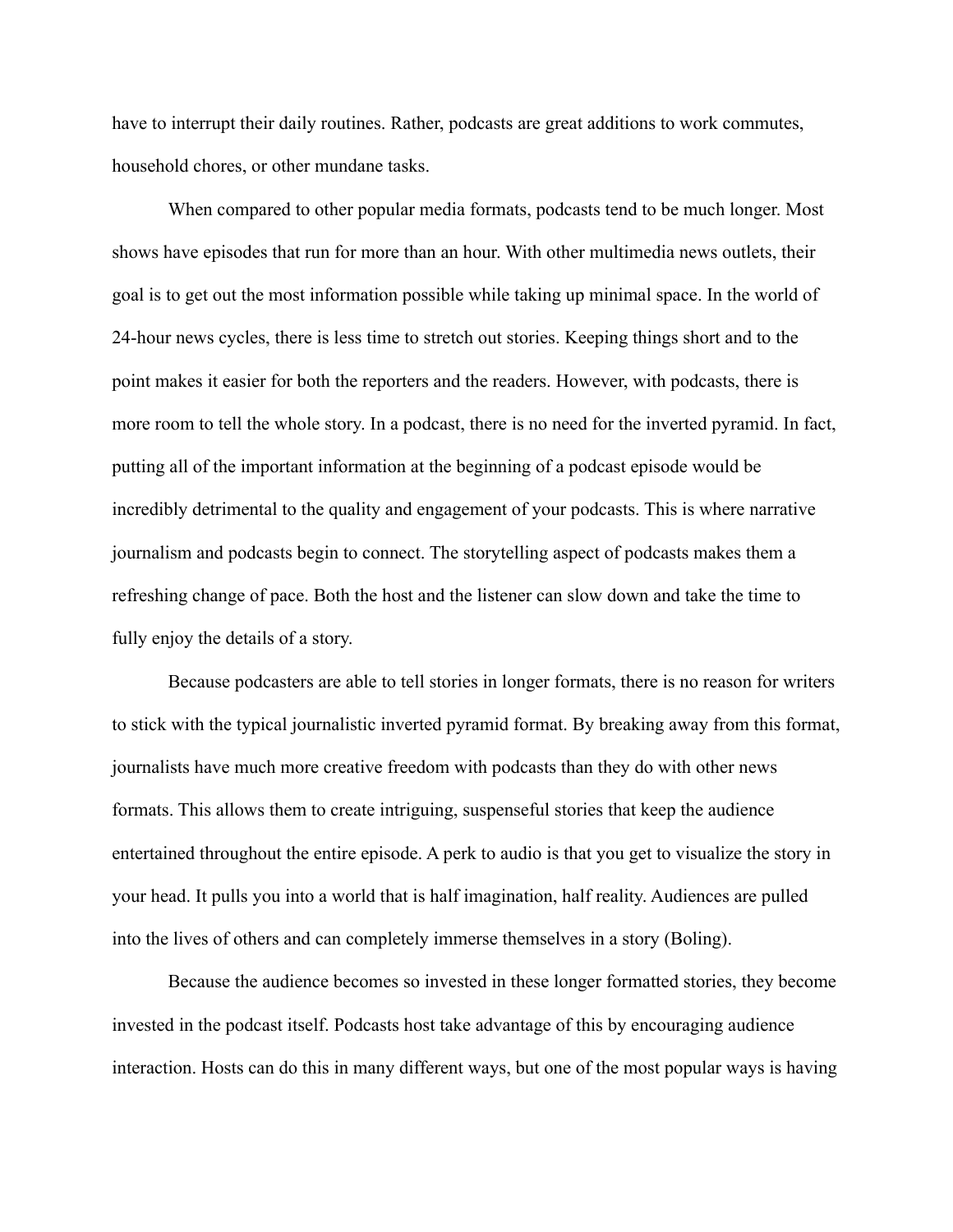a supporting website for the podcast. On their website, hosts can add things to episodes that enhance but are not necessary, to the story. This could include things like informational sources for listeners who want to do their own digging, photos from the event that was discussed, links to other supporting articles, or even additional information that did not quite fit into the podcast script.

When journalism uses new technology, it does not replace the existing technologies. Instead, it interacts with them (Splendore and Brambilla). Podcasts are a great example of technologies interacting. If the audience only wants to listen to the podcast, great. If the audience is so intrigued by the story and wants more information, then there are other resources located on various media outlets that they can take advantage of. Listeners can be as involved as they want to be.

Another aspect that elevates podcast storytelling and quality is including interview clips from the actual people that the podcast is discussing. For example, if a podcast is telling the story of a mass murder, it would benefit the script to include actual interview clips from the police department in that area, or even from the criminal. Allowing listeners to actually hear the voices of people who were involved in the real-life events adds a human element to the story and creates a more real, raw sense of understanding and empathy. This is something that short, inverted pyramid formatted newspaper articles are not able to do.

An added reason that podcasts are a consumer favorite is the endless array of options. With podcasts, the listener can choose from a wide variety of genres. One of the most successful genres of podcasts is true crime.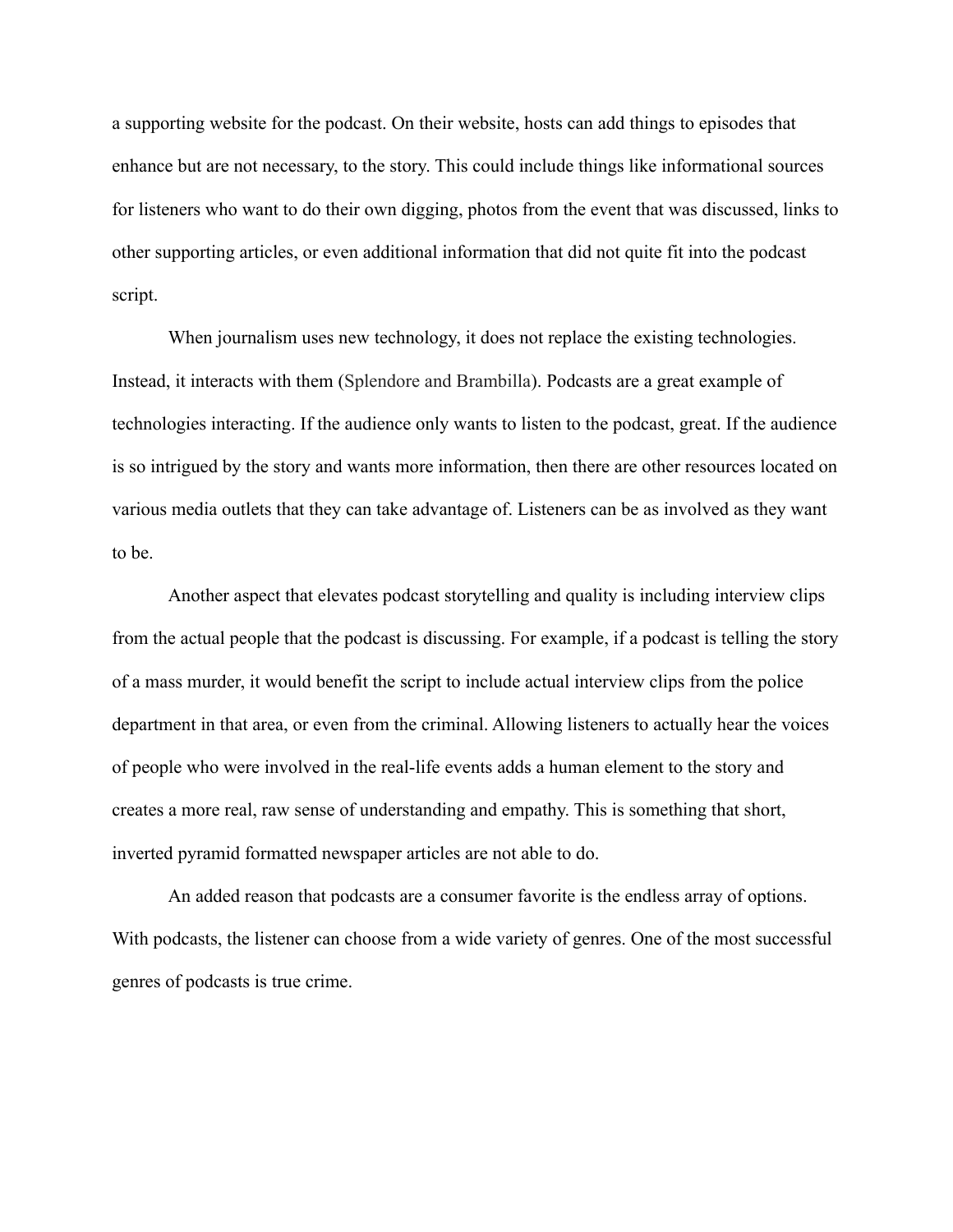#### **Crime Media**

People love crime media. We aren't exactly sure what creates this intrigue, but a few speculations have been made. The genre is a safe thriller. Audiences can get the adrenaline rush they are after while never leaving the safety of their own home. It creates a community of sorts. A morbid fanclub if you will. The killers discussed in the media are put on a pedestal of sorts. They are looked at with awe and wonder. Some would go as far as to consider them celebrities. Not because of the great things they have accomplished, rather, the general public finds it hard to believe the things they hear about these larger-than-life killers. Their stories are listened to with fascination and amazement, much like the tall tales that are heard from grandparents. Except this time there is an added thrill factor. These crime stories happened to real people in the real world. There is no denying factual events.

True crime is by no means a new genre, but in recent years it has started transitioning from "from paperback to podcast" (Pâquet). The first major true crime podcast, *Serial*, aired in 2014 and was immediately a huge success. It "reached five million downloads from Apple's iTunes' store faster than any other podcast in history" (Pâquet). From this starting point, true crime has become one of the most popular genres of podcasts. As of 2019, it was estimated that 169 true crime podcasts are available (Boling).

Crime is usually produced in an informative way, and always will be considered news. However, in North American culture, it has also become a staple genre in the entertainment world (Dowler, et. al.). Crime media has this appeal because these true stories could have happened to anyone. Knowing that these stories are real and not just something that was created in someone's imagination increases the shock and scare factor. Some people enjoy consuming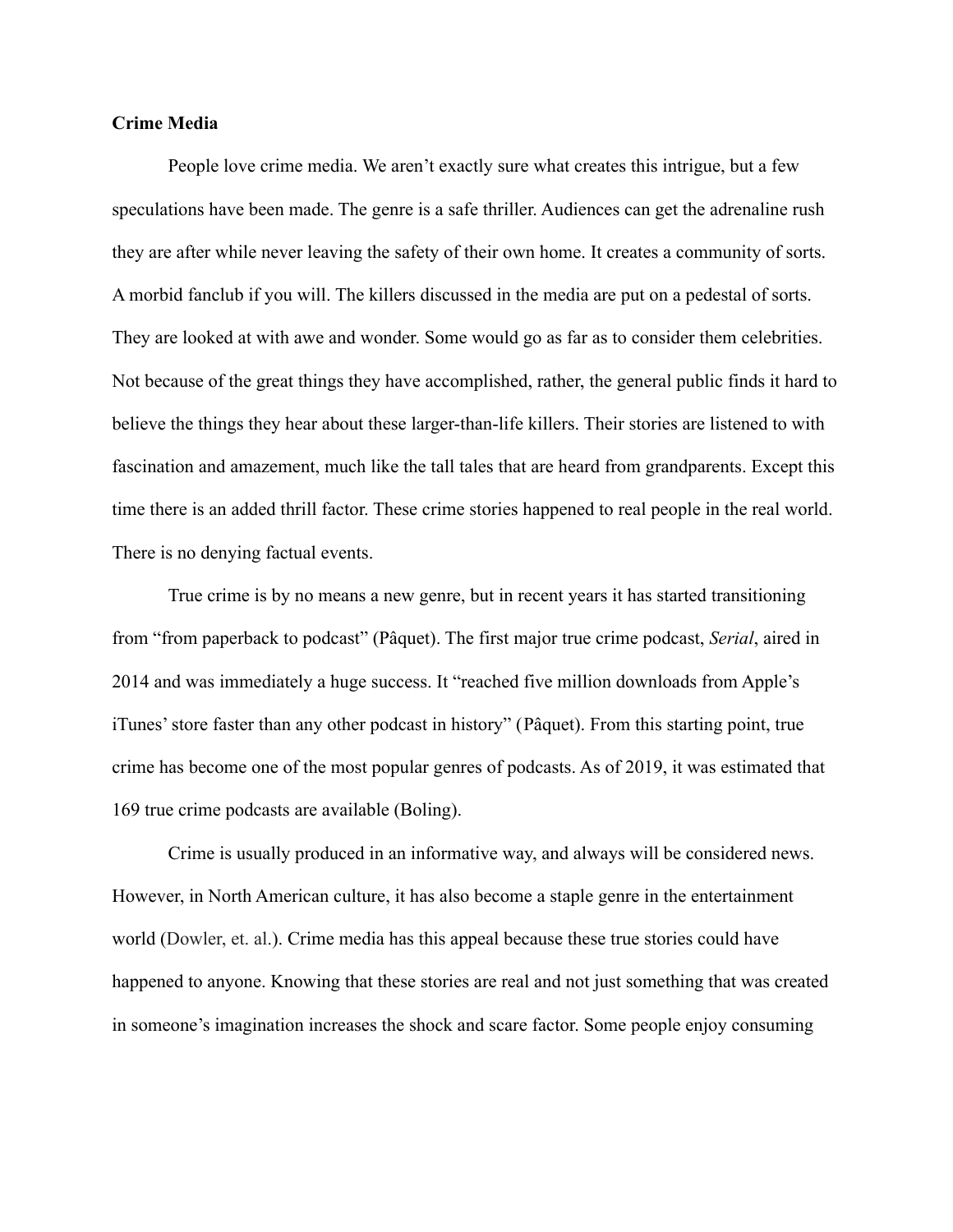crime media, and some do not, but all are intrigued by it. Wanting to know how people could do such awful things to other humans creates a gruesome appeal.

#### **True Crime vs Crime News**

This research deals exclusively with the genre of true crime, which is different from crime news. While these two classifications may seem similar at first glance, there is a way to distinguish between them. A simple way to think about it is this - true crime content is for entertainment and crime news is published with the intent of informing the public (Hibbett).

For the purpose of this study, based on previous literature, true crime will be defined as a genre of entertainment that can also be used to bring awareness to victims of heinous crimes and give a platform to those who have been treated questionably by police decisions. In today's world, the genre of true crime is a product that the media sells to the public.

Because this genre is meant to sell, authors want to emotionally involve the audience in a way that attaches them to the story and its victims. By "connecting facts from the real world with a fictional style narrative format, true crime stories naturally blur the line between news and entertainment" (Boling).

In podcasts specifically, when the host gives their perspective and talks about the investigative work they have done, they are creating a conversation with the listener. The hosts' goal is to promote the audience from observers to co-investigators (Boling). In newspapers, crime news is read but rarely does the audience immerse themselves in the story. By using narrative journalism in this genre, true crime content producers are able to take advantage of creative freedom while still giving the public undeniable facts. Podcasts can do this because of their long, narrative form. If these stories were regular newspaper articles, readers would have a hard time becoming emotionally involved in the case, instead, they would observe from afar.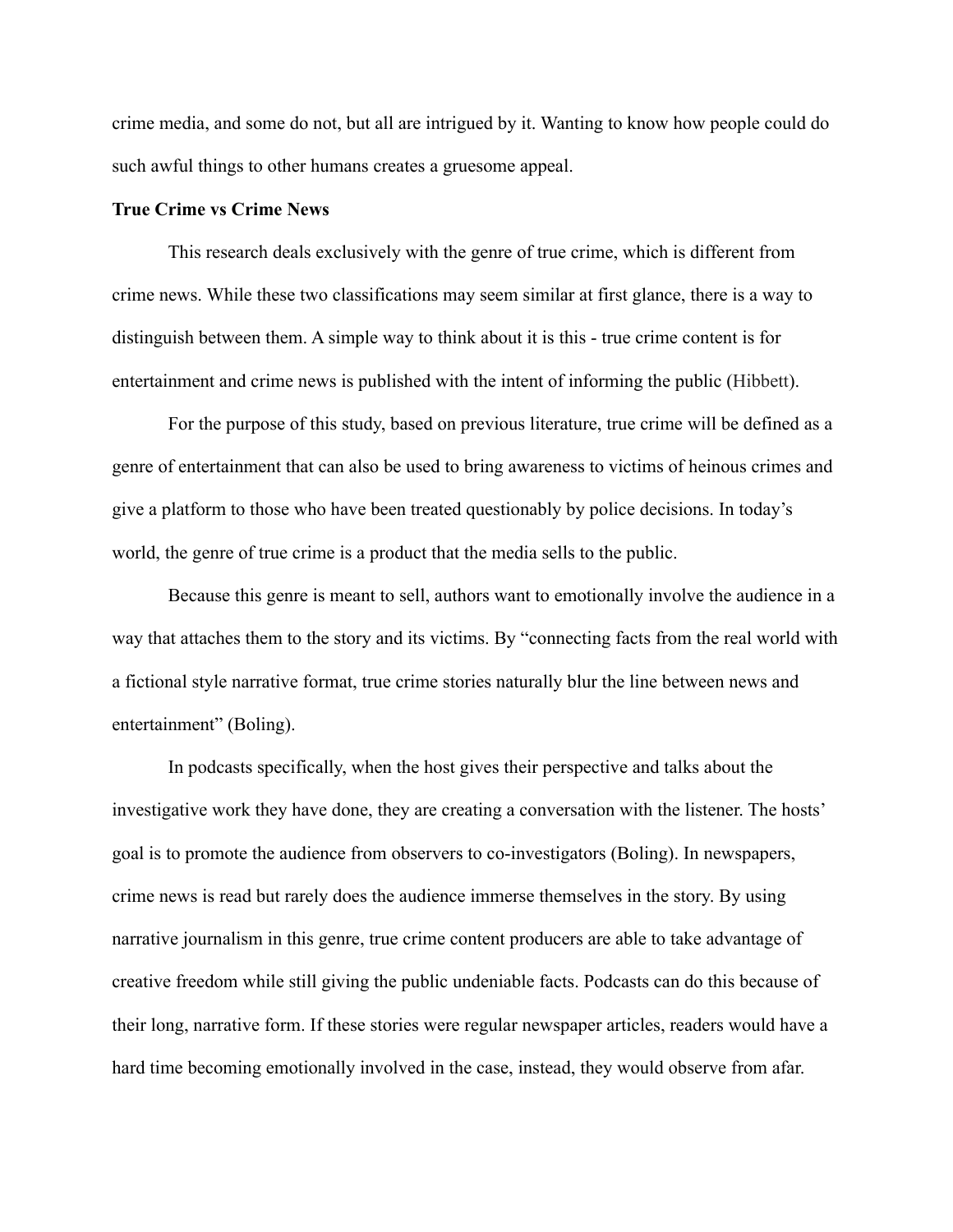Narrative journalism is great for true crime stories because there is so much detail. The stories told are so wild that if one did not know better they would say that the whole scenario is conjured up from someone's sick imagination. It teeters on the line of fact and fiction. The stories are outrageous enough to pass as fiction, but the horrifying intrigue is that it is a real story that happened to real people. Narrative journalism and true crime are a match made in heaven.

Based on the current state of literature and the popularity of true crime podcasts, more research in this area is warranted. This study looks to provide descriptive insights that explore the world of true crime podcasting, narrative journalism and representation. To guide this work, the following research question is proposed.

**Research Question** = How are podcasts and narrative journalism portraying crime?

#### **Method – Podcast Analysis**

All of the podcasts analyzed for this study were Crime Junkie episodes. According to their website, Crime Junkie is a podcast that has been airing since 2019. Crime Junkie ranks within the top three podcasts on both Apple Podcasts and Spotify. In fact, Edison Research stated that out of all United States podcasts and genres, Crime Junkie was the third most listened to podcast of 2021 (2021). It is hosted by Ashley Flowers and Brit Prawat.

To have consistency throughout analysis, all episodes discussed in this study are episodes that tell the stories of solved serial killer cases in the United States. Any episodes that did not fall into this category were excluded from the study. A total of five episodes were analyzed. Serial killer episodes were chosen for this study because the narrative journalism in these episodes is very prevalent. The hosts needed narrative journalism in order to be able to best explain complex storylines and multiple characters. The 5 killers talked about in this story are Ed Kemper, Herb Baumeister, Robert Hansen, Israel Keyes and Gary Ridgeway.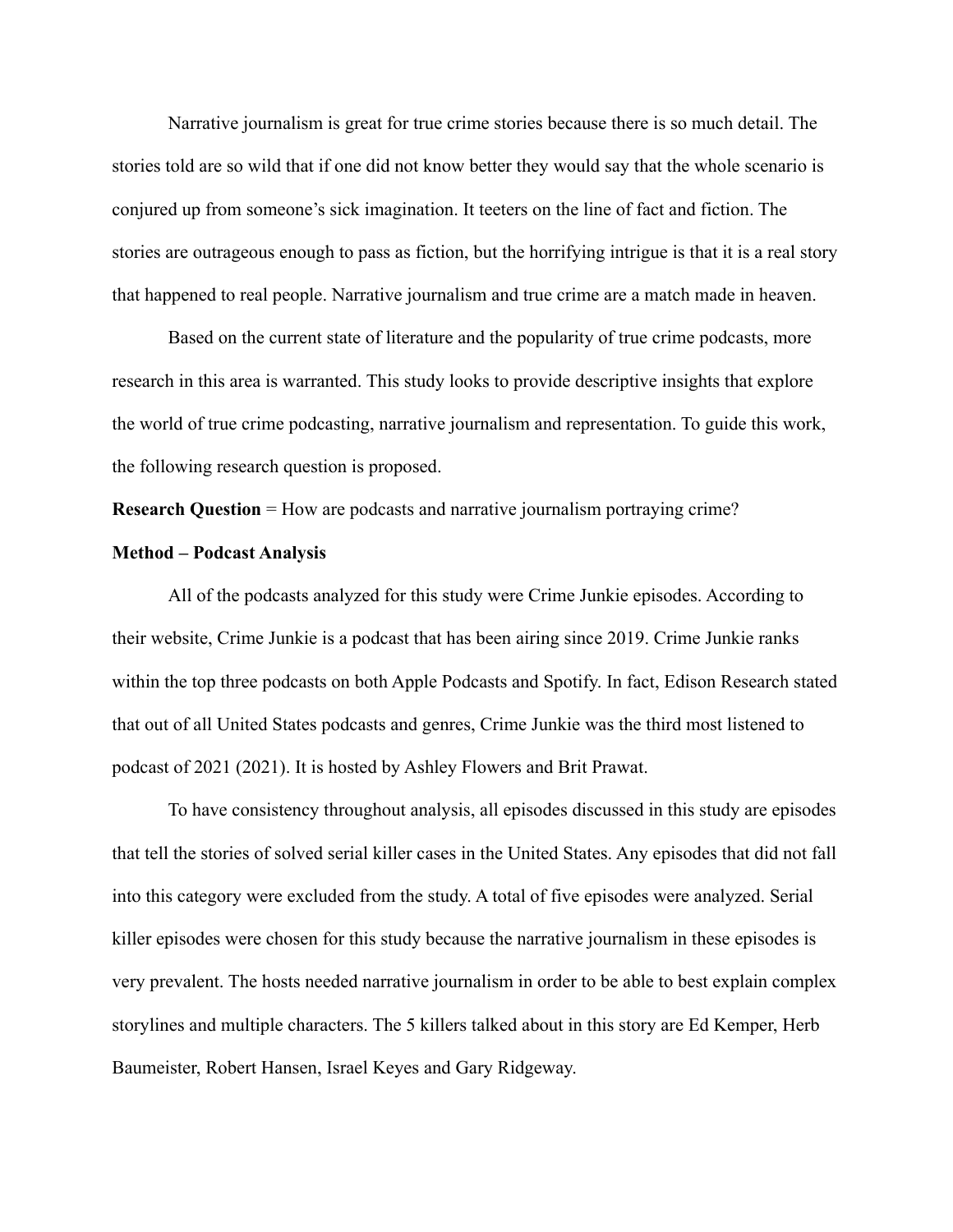Pan and Kosicki's (1993) qualitative framing analysis guided this study. Framing analysis allows the researcher to examine all four dimensions of news frames in depth: script, thematic, syntactic and rhetorical structures (Morin).

#### **Grounded Theory**

This study relied heavily on grounded theory. GT starts with general questions rather than hypotheses. This allows the researchers to follow any interesting trends they see in their data (Qureshi and Ünlü). In simpler words, grounded theorists make meaning from the data they find instead of using the data to make meaning. This does not mean that GTs can construe data to fit desired meaning, it only means that grounded theorists do not limit themselves to one specific hypothesis. Rather, they can refine their initial idea as they work through the research. GT does not have to follow statistical verification from random sampling (Qureshi and Ünlü). Researchers have much more freedom with this method than with other research approaches. This freedom was one of the reasons why grounded theory fits this study so well.

Textual analysis was also used in this study. This method of research is a way for us to decipher how other humans make sense of the world (Mckee). At its core, textual analysis is speculating what others think of situations by looking at what they say about it. The beauty of textual analysis is that there is nothing that everyone interprets in the same way. This frees everyone to follow their own meaning. Because there is no "right" answer, you are free to follow your feelings. Everyone's culture gives them different lenses to see the world. Because everyone is looking at a different reflection, no one is seeing the same thing.

When you start to understand someone else's point of view, you are free to adjust your hypothesis about their actions. This is where GT ties into textual analysis. While everyone makes sense of situations differently, this does not mean that anything goes or that one way of thinking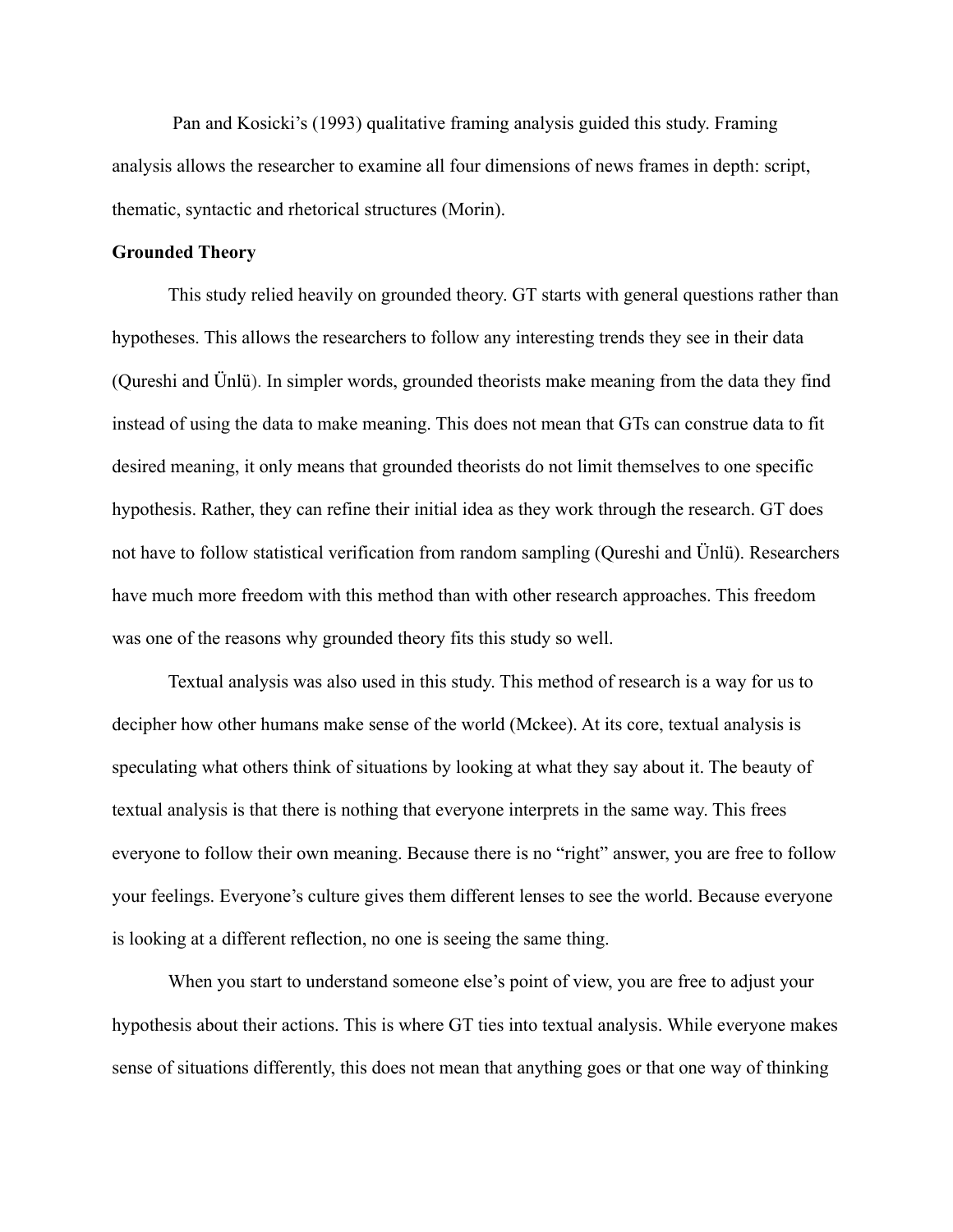makes more sense than another. Instead, we analyze text in an attempt to decipher how that specific culture makes sense of the world. This creates clarity and prevents us from relying solely on our interpretation. Because everyone approaches life differently, no one has the same sense-making processes. Textual analysis is an attempt to understand other cultures' points of view. (Mckee).

This study interpreted meaning by listening to each individual podcast multiple times. The first time listening to the podcast was to familiarize the researcher with the characters and the part they played in the storyline of the episode. The next time the episode was listened to, specific aspects of the podcast that stuck out to listeners were noted. Finally, specific quotes from the hosts were typed out so that the researchers could refer back to them later in the process. These quotes were the basis of many arguments in this study.

#### **Variables**

This study's findings will be explained by looking at the four categories, script, thematic, syntactic and rhetorical, and discuss how they relate to the five podcasts as a whole. This will show what is consistent across all podcasts. Then I will take a deeper dive into each individual podcast and look at the message that the singular podcast is trying to get across.

#### **Script structures**

Script structures refer to the narrative structure of the news story (Morin). This is crucial because it is what sets narrative journalism apart from typical news reporting. The choices made in this category are what keeps audiences engaged.

#### **Thematic structures**

Thematic structures are arguably the most impactful part of these podcasts. These structures were the specific issues and topics that the news story addressed (Morin). This is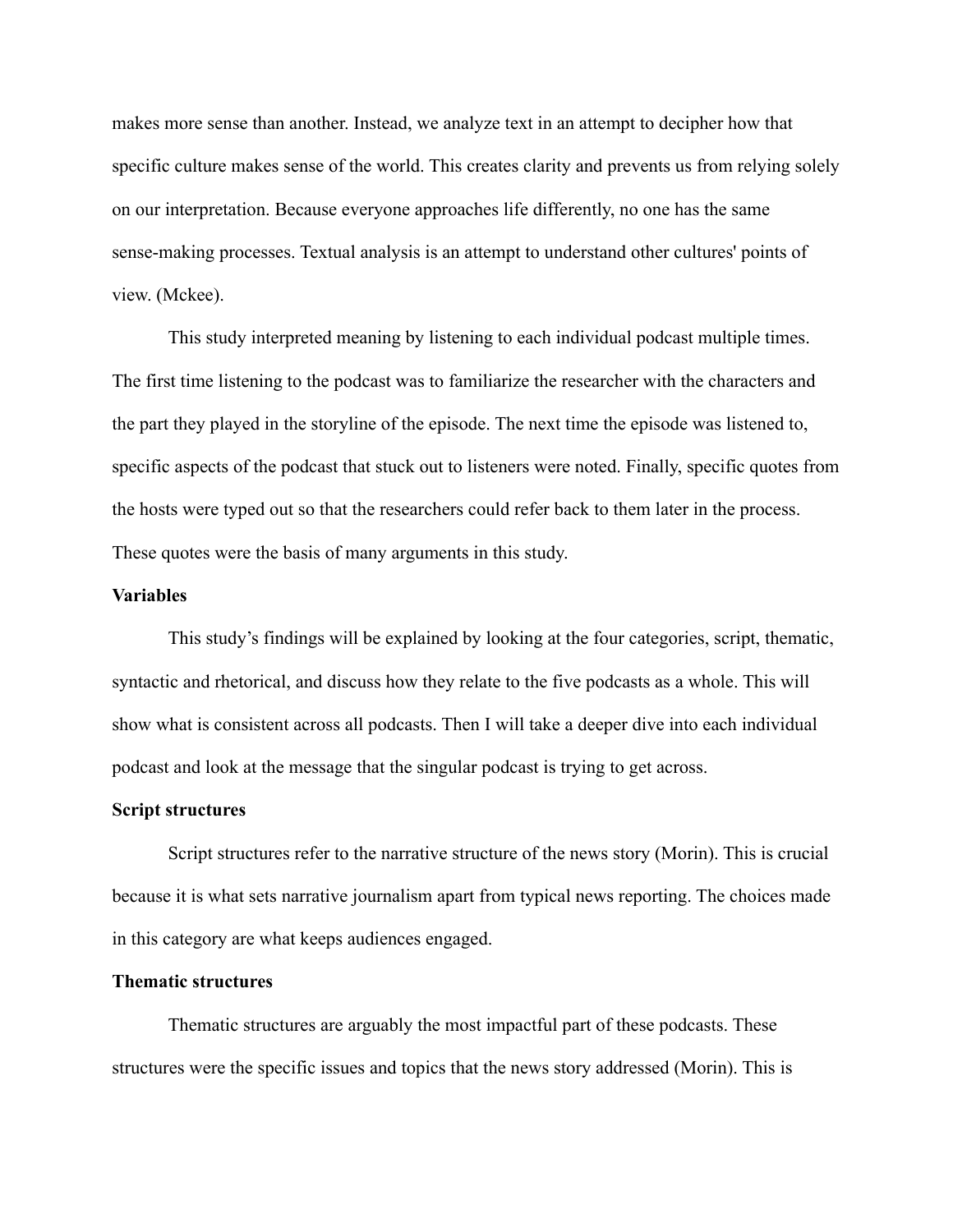where creators can educate audiences and convince them to take action. It is also what influences culture and changes thought processes.

#### **Syntactic structures**

Syntactic structures look at the word choices that reporters make throughout their stories (Morin). The words authors use to describe people, places and things are what bring the stories to life. This is especially important in true crime media because ample descriptions are required if the audience is going to fully understand the horror of the story.

#### **Rhetorical structures**

The last category used to analyze these podcasts was rhetorical structures. This category focuses on the style that reporters decide to use when creating their arguments (Morin).

#### **Findings/Results**

#### **Script Structures**

The five podcasts that were analyzed had many script structure elements in common that impacted the narrative structure of the story. Two very prevalent and specific design techniques in these podcasts were commercials and background music. Commercials created built in cliffhangers for the podcast. The hosts would have a dramatic buildup and then pause for an advertisement to play. This created an extra feeling of suspense and increased intrigue.

The other blatant design technique was ominous background music. The same tune played throughout the entirety of each episode and gave every story an ominous undertone. Research has proven that background music goes a long way when it comes to affecting perception. Background music plays many roles in media. It conveys mood, communicates meaning, and symbolizes emotion (Nosal, Andrew P., et al.).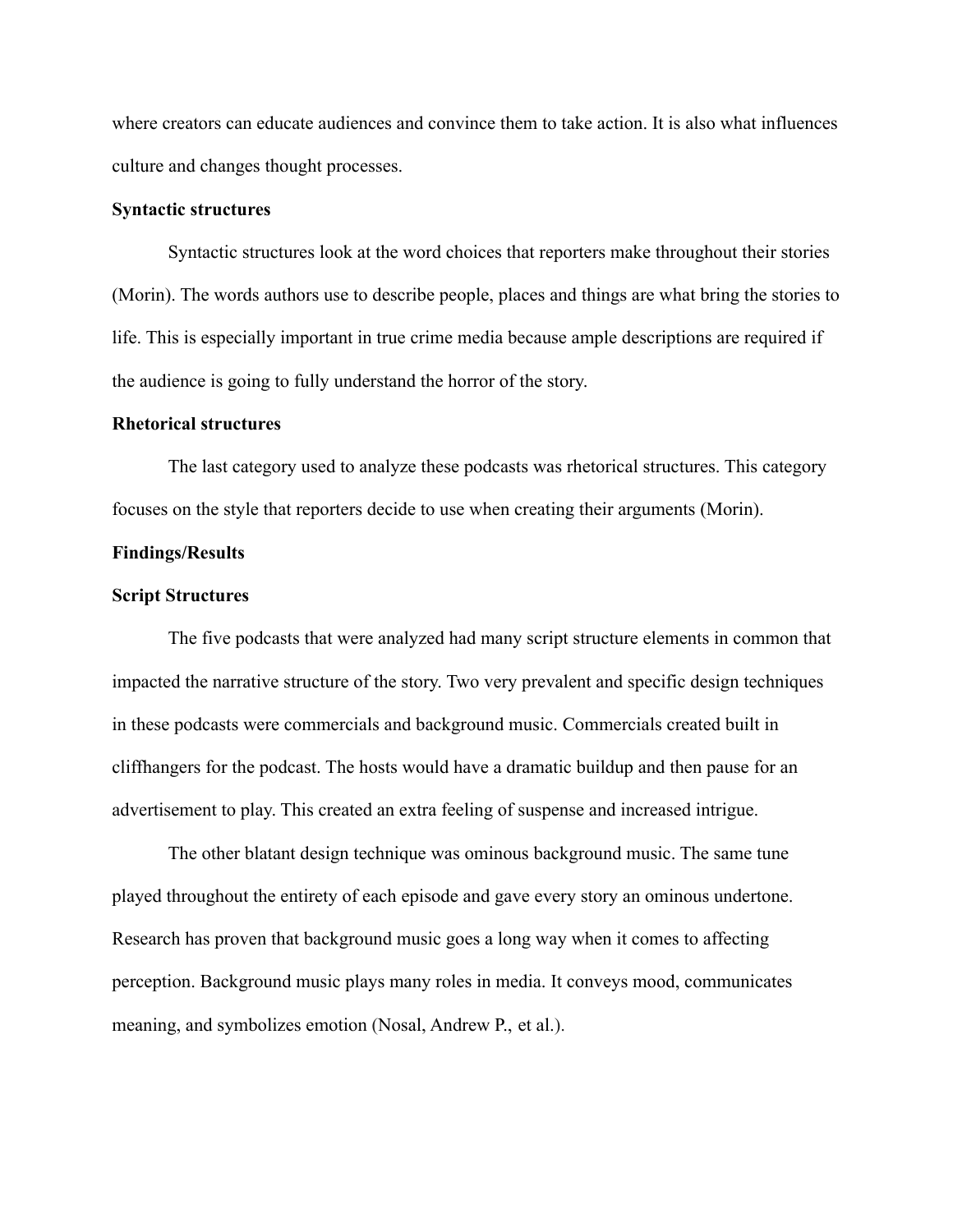Previous research has looked specifically at the impact of haunting music on videos. The study found that background music heavily influences perception. Depending on the music selection it can even go as far as to negatively influence listeners' attitudes toward the characters (Nosal, Andrew P., et al.). Music impacts our subconscious and the way we perceive stories and characters. To relate this back to podcasting, the background music used in Crime Junkie gave listeners a heightened sense of danger and adrenaline which immersed them even deeper into the story. To sum, research has proven that music intensifies the audience's level of entertainment, adds a dramatic effect and gives audiences' insight into the character's emotions (Herget and Albrecht).

In each episode, the hosts never went into detail about the crimes that they were discussing. The episodes analyzed for this study were all about American serial killers, so there was no lack of gore and guts. However, the Crime Junkie hosts opted to give a brief overview of the criminal acts rather than giving the gruesome details. This was interesting because these serial killers were committing some of the worst acts that the United States has ever seen, but it was almost as if the hosts were quick to brush past what these criminals' victims endured.

In lieu of the heinous crime details, the podcast hosts spent most of their time discussing the killers' backgrounds. Flowers and Prawat dove into the why. They gave their audience an in-depth explanation of the killers' childhoods and mental health issues. This seemed to be one of the main focuses of all of the episodes. These podcasts seemed to be more of explaining how the killer became who he was rather than what they did.

For example, Ed Kemper killed at least 10 people, including his mother and grandparents. He committed horrible murders, but in the episode, there is almost no description of his actions. The podcast script acknowledges his crimes, but there is no detail. They pass over what one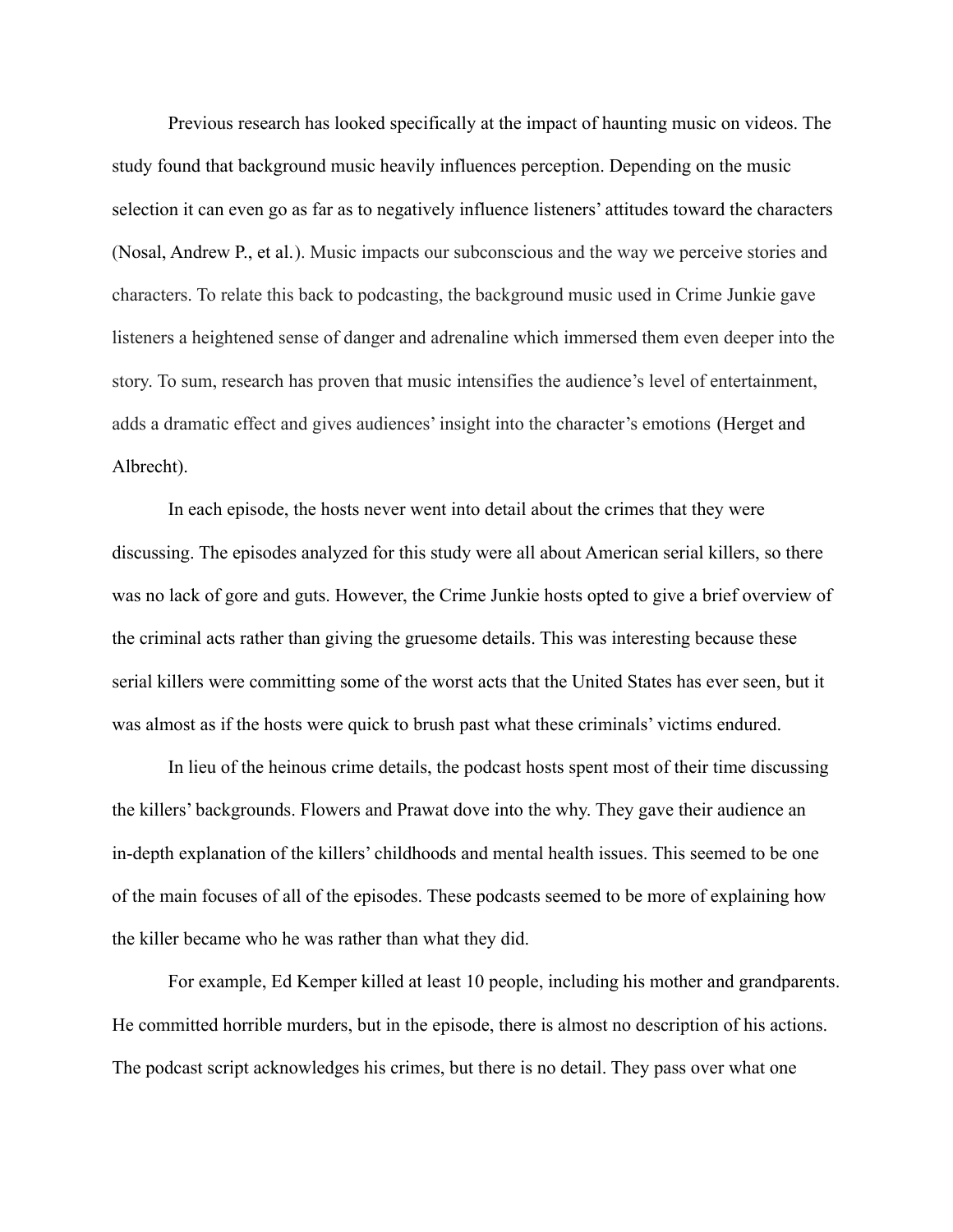would think to be the most newsworthy part of Kemper's story. Instead, the script focuses on Kemper's background.

After murdering his grandparents, Kemper was admitted to a mental institution. In the institution for the criminally insane, Kemper was given many psychiatric tests. In fact, he was given so many that he eventually mastered these evaluations. Because of his manipulative nature, the hospital authorities let him look at test results and would even allow him to administer these tests to other inmates. Flowers and Prawat expressed disbelief and indignation when they talk about what Kemper was allowed to get away with at the psychiatric hospital.

Flowers stated, "like this guy is literally giving psychological assessments to adult male sex offenders – him – this like disturbed teenage boy. To me, that just seems so out of line." The host added, "he gamed the system." Kemper was so good at talking his way out of things that he was able to get his record expunged after murdering two of his family members. The episode focuses on Kemper's background and his release from the psychiatric hospital more than the murders. This plays a big role in the way they present the story. They keep coming back to the fact that Kemper was not fully rehabilitated when he left the hospital. They continually refer to this flaw in America's rehabilitation system and question if this was the cause for Kemper's following murders.

Crime Junkie took a similar approach with the story of Herb Baumeister. This episode also involved a lot of background and storytelling. It talked about many characters, starting with the story of a victim and what happened to him and then it transitioned into the killer's childhood and background. Finally, it tells the story from the perspective of Baumeister's wife. Overall, this episode goes into much more depth than any inverted pyramid newspaper article ever could. This is important to audiences and media producers because it is an example of narrative journalism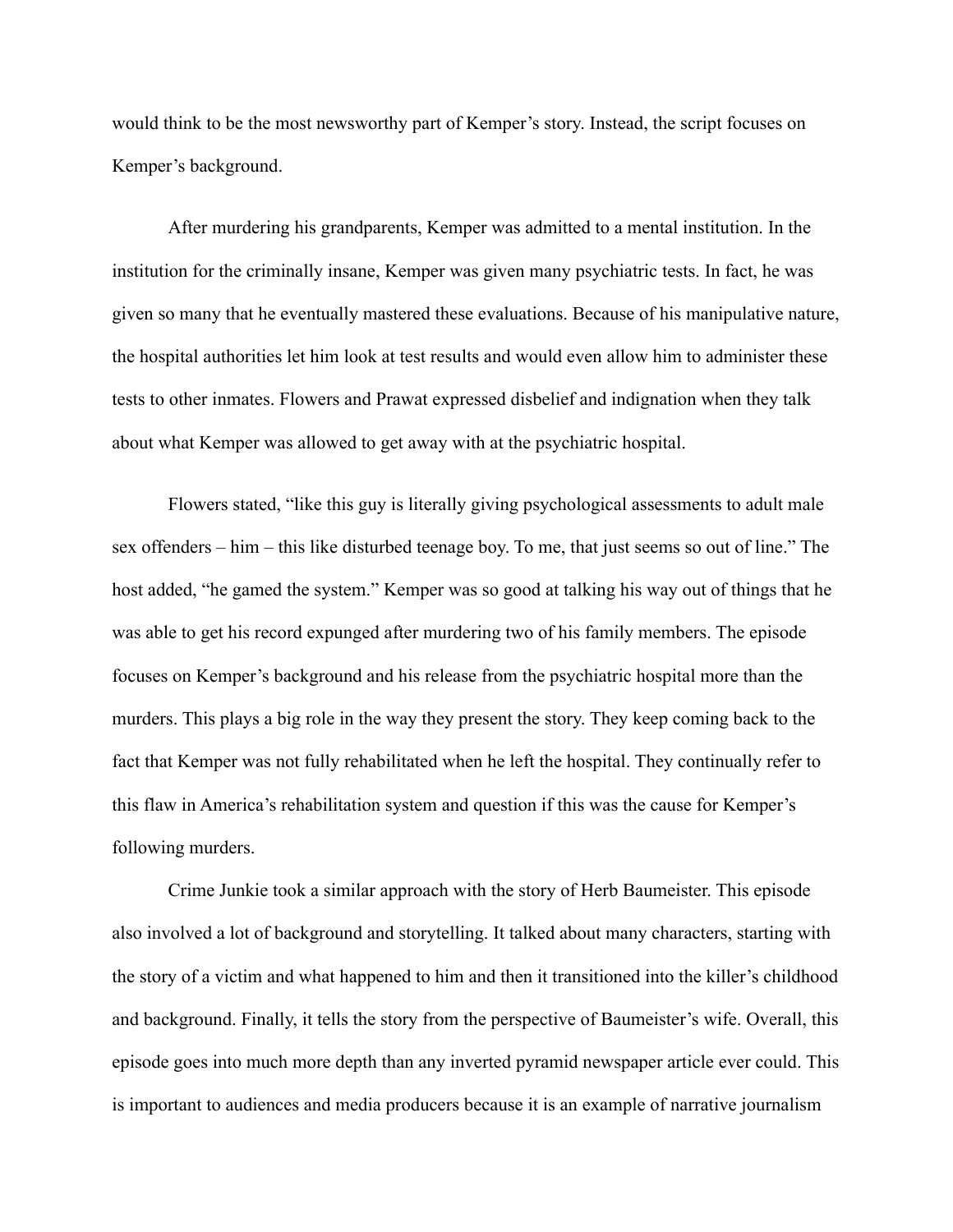telling an involved, complicated story as news from the perspectives of multiple people. This is a foundational aspect of narrative journalism.

With Robert Hansen, the hosts describe and explain his psyche. They use storytelling to talk about his childhood and the underlying issues that led him to do what he did. For example, the episode quotes Hansen when he explains that he was rejected by women multiple times in his life. Flowers and Prawat describe Hansen as a scrawny kid with acne and a stutter, who is trying to compensate for his insecurities. The hosts say that this is the root reason for his killings. They speculate that he wanted to feel in control, and this is why he committed sexual assault and eventually murder. Again, they attempt to answer the audience's burning question of why.

An outlier in the script structure of these episodes was the story of Israel Keyes. He was a serial killer who operated all over the United States. Before his death, Keyes requested that the majority of his actions and the details of his crimes be kept out of the media. Because of this, there is not much information on this killer. Since Flowers and Prawat do not have the same concrete, foundational background information that they do in the other episodes, the hosts are forced to speculate. At some points in the episode, they even devise their own theories. They "spiral" over what Keyes might have or might not have done. This invited the audience to use their imagination as well. The hosts end the episode with speculation about how many victims Keyes really had. This leaves the audience with a spooky feeling. It has the dramatic effect of an unfinished story.

At the other end of the spectrum is the Gary Ridgeway episode. Flowers and Prawat have a lot to unpack when it comes to this story. Instead of trying to explain everything to the listeners, they chose a few specific examples from Ridgeway's life that helped explain who he was and why he was motivated to become a killer. This was a great way to give the audience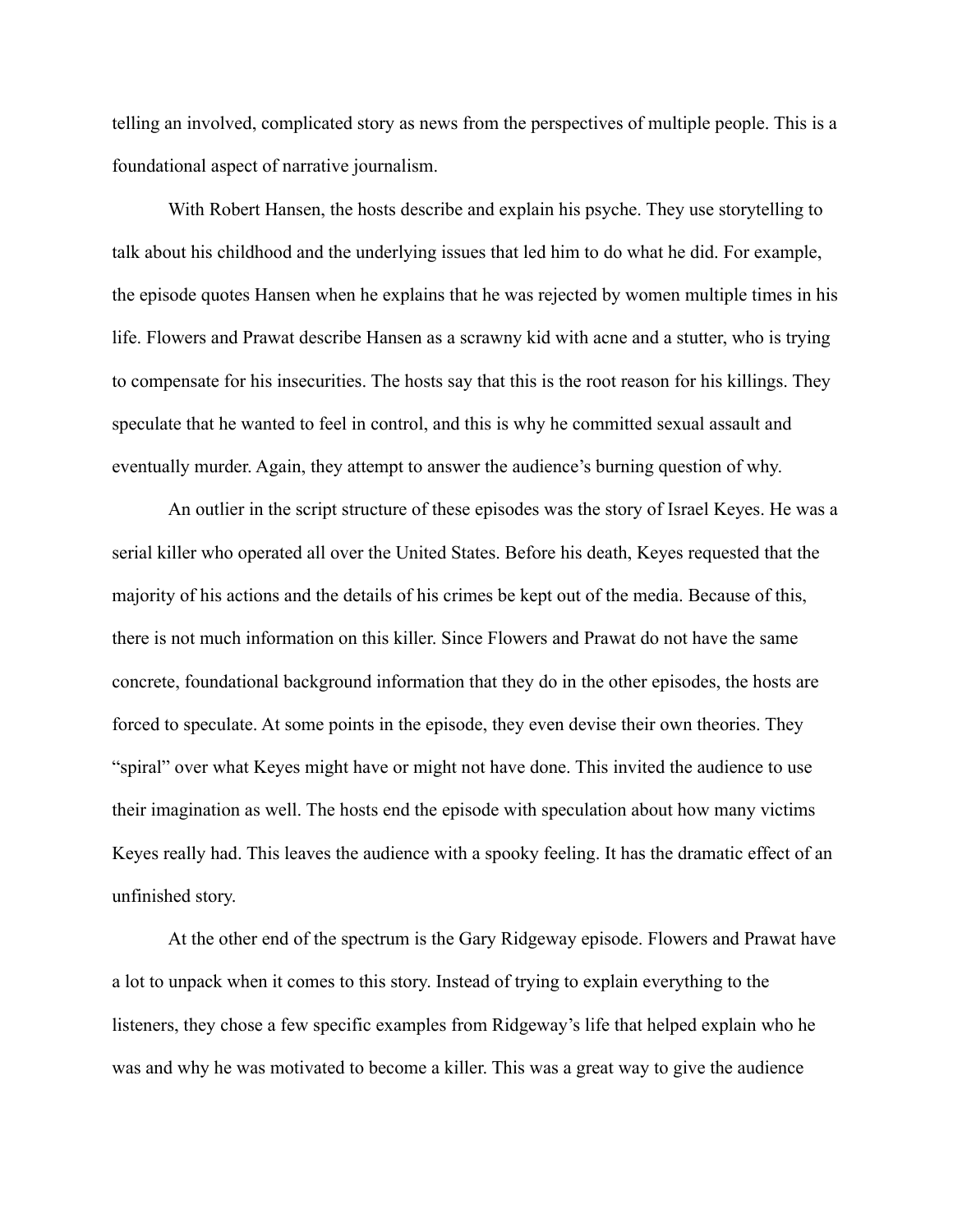enough information to be able to understand the full depth of the story, but not too much where it would bore them.

Most of the hosts' examples come from Ridgeway's childhood and early adult years. They use an example with his mother to show the audience where Ridgeway's hatred for women started. Then they build on that with a story about him in the Navy. Ridgeway started connecting with sex workers during his time in the Service, and eventually ended up with an STI. The hosts use this example to show listeners "where experts think that his hatred for women became focused as a hatred for sex workers." This helps the audience follow the story because all of Ridgeway's victims were sex workers.

The episode ends by telling listeners where Ridgeway is imprisoned now. Flowers and Prawat say that they have family in the same town as the prison and even add that they have gone on a wine tour there. There is clear excitement in their voices when they talk about how they were only 20 minutes away from Ridgeway. Prawat clarifies that they are not fangirling, but it definitely comes across like they are.

#### **Thematic Structures**

While every episode was about a different serial killer, each had a common, underlying theme. Crime Junkie hosts continually questioned law enforcement. Flowers and Prawat question police decisions, their overlooking of victims, and even their commitment to cases.

In the majority of the analyzed episodes, the victims were either sex workers or homosexual males. Crime Junkie pushed the narrative that these serial killers were able to be active for so long because their victims were continually overlooked. They claimed that these victims were ignored due to their occupation or sexuality. This is something that stands out in the true crime community. Research shows that most media in this genre shy away from these kinds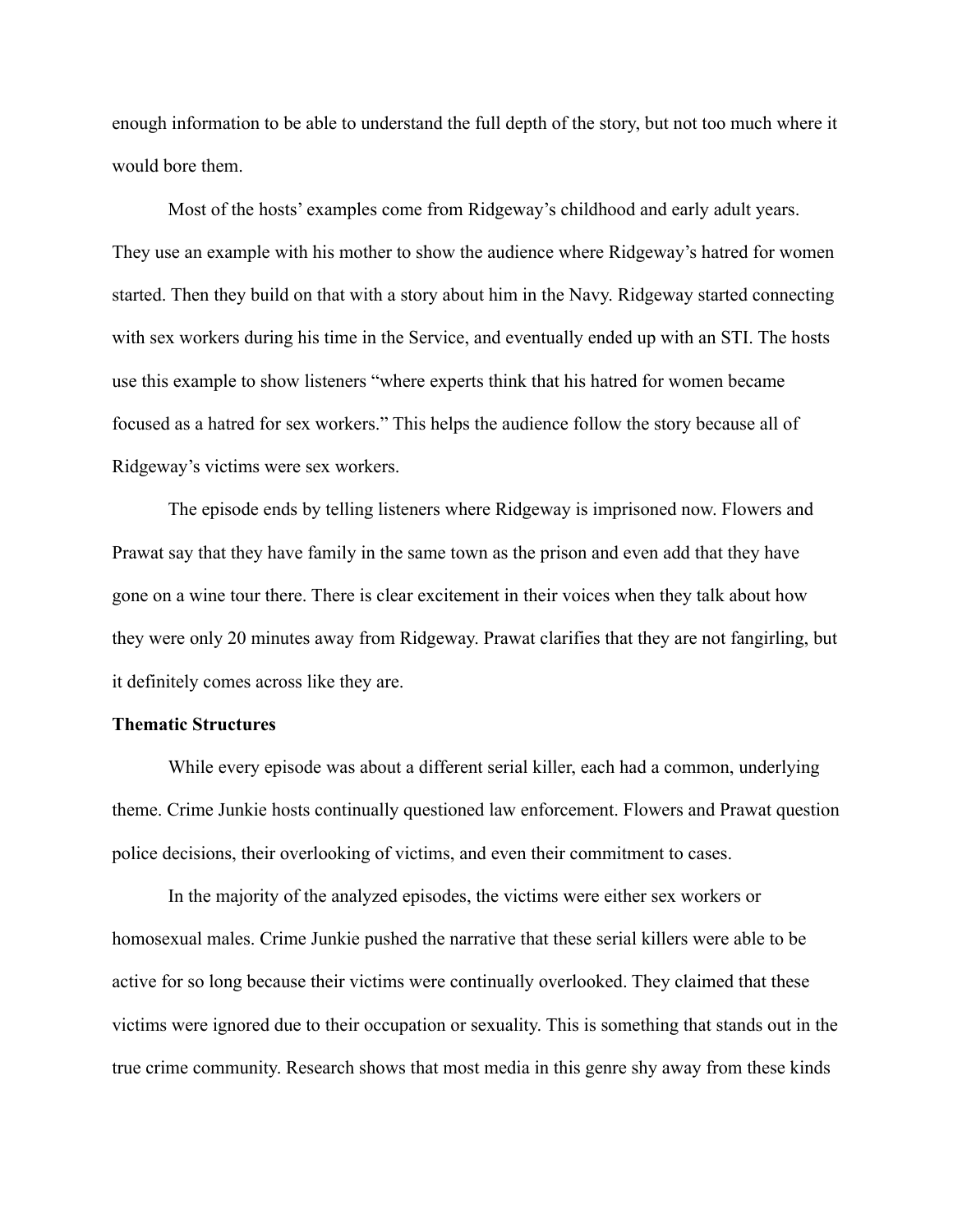of victims. By ignoring stories that have to do with atypical victims, the true crime community is failing to accomplish its goal of educating the public and bringing awareness to stories that have been previously passed over. Specifically, research notes that true crime stories are not just "about what is portrayed, but also what is obscured. Scholars have argued that issues like male rape and domestic abuse are notably absent from the true crime genre and that victims from minority groups are not represented in ways commensurate with their actual victimization" (Yardley, et al). Crime Junkie does a great job of avoiding this downfall. In fact, they focus on bringing obscure stories to light.

Arguably the most prevalent topic that continually surfaces throughout every analyzed episode is the repeated questioning of the American justice system. The true crime genre as a whole considers it their responsibility to hold law enforcement accountable. Podcasts are a great place for true crime journalists to be public watchdogs – they can explore and expose wrongdoings (Boling). That being said, it does go both ways. When law enforcement does something good, Crime Junkie praises them and does not diminish their accomplishments. Both ends of the spectrum, praising and questioning, are important to note. The way that the media presents law enforcement is crucial to our attitudes toward them. The stylistic choices that the media makes when talking about police actions, "inform, mirror and transform cultural attitudes towards the law"(Pâquet).

Because the true crime genre is for entertainment, producers "must emphasize the factual elements that make the story most compelling for audiences" (Hibbett). This might mean that producers have to focus on things that put law enforcement in a negative light. If the police made a mistake that created a serious turning point in the case, the media will be quick to jump on it because it increases interest. The narratives that true crime media portray can be good or bad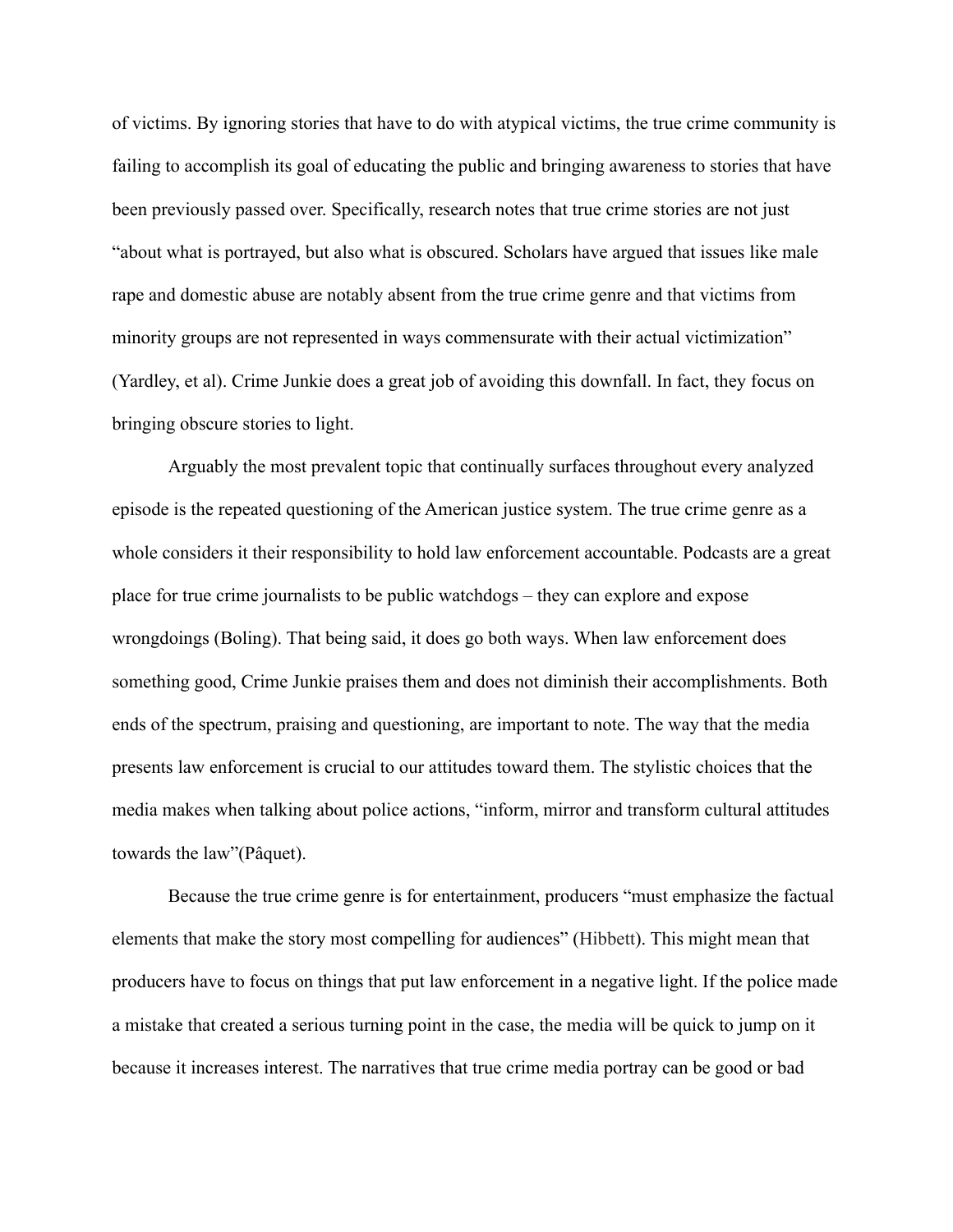depending on the way the producers choose to present information. They can push the wrong narrative, or they can give the public facts that they will not get from the police or other news outlets (Hibbett).

True crime creates a community. This genre has fostered an environment that invites learning and encourages comradery. The content that true crime gives the public also urges listeners to act. Building an active community and bringing audiences into case conversations is something that true crime podcasts are good at doing. They are doing more than simply telling a story, they are asking their listeners to take specific actions to help others (Boling).

This is evident throughout the episodes when the hosts take time to publicize nonprofit organizations, urge the audience to call tip lines with any information that relates to unsolved cases, sign petitions, or even when the hosts spend a few minutes explaining a legal procedure to the audience so that they can have a better understanding of the case's situation. By using the community that they have created, they can bring attention to cases that have slipped under the radar or brushed under the rug. Podcasts can even take it a step further and act as informal justice (Pâquet). True crime media uses its platform to educate audiences on legal processes and our justice system (Boling).

The most obvious example of this in the research done for this study was in the podcast about Robert Hansen. The Hansen episode focused on the topic of law enforcement decisions and victim treatment. Flowers and Prawat speculate how many women could have been saved if police did their job correctly from the beginning. Flowers said, "3 of the 4 murders he pled guilty to took place during a time when he should have been in jail on other charges." Prawat responded, "so what you're saying is, if they [police] had done what they were supposed to do, 3 women would still be alive."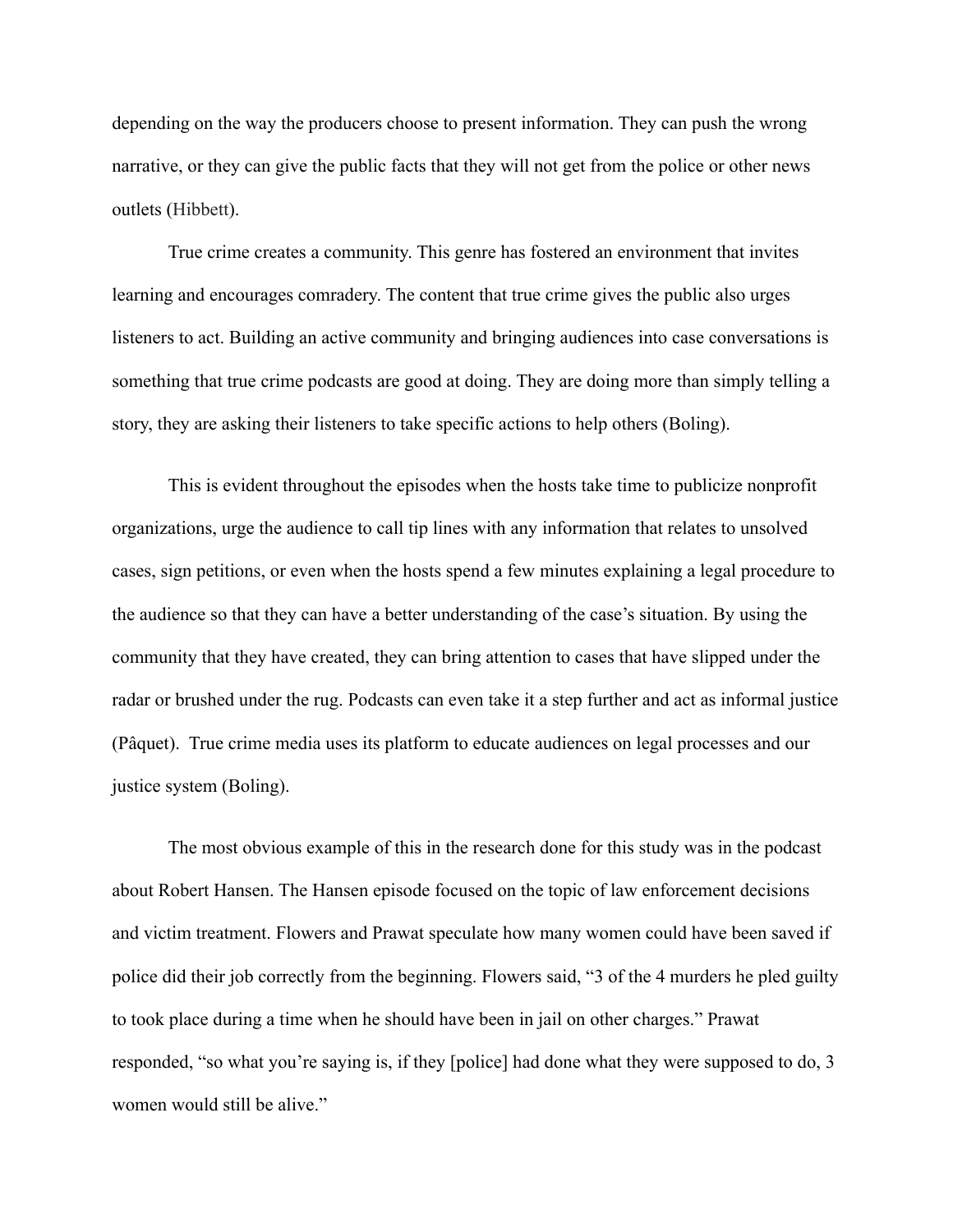The other salient issue in Hansen's episode was ignoring crimes committed against sex workers. At one point in the story, a rape victim was accused of making up her story. Flowers' response was, "f\*\*\* that." She went on to say, "it wasn't uncommon for people to think that it can't even be rape if the woman is a sex worker [...] absolutely bananas. It is a he said she said, and he [Hansen] is a respectable businessman and she [the victim] is a sex worker."

They brought up the same issue again later in the episode. In the story, the police had multiple reports from another girl who Hansen had kidnapped, but he was let off the hook. "Nothing happened,'' Flowers said. Her co-host, Prawat, said, "WAIT, are you kidding me? That is so frustrating and infuriating. It only brings me to the question of, were these victims all sex workers? And is that the reason that maybe the DA didn't want to pursue charges?". Flowers responds, "yeah it's a big part of it."

They drilled home their point about sex workers being ignored by police with two final quotes. Flowers read an excerpt from a book about the situation. "Police were not alarmed when dancers went missing from 4th avenue, vanished girls could either be good news or bad news depending on where they went and how." Flowers added her own thoughts to this by saying, "it seemed like these girls [sex workers] were disposable in this community." To sum Crime Junkie's argument in one sentence, one would say what Flowers did at the beginning of the episode. "Today's story is about police and politicians who look the other way."

The running theme of questioning police in all analyzed Crime Junkie podcasts continues in the Gary Ridgeway episode. Flowers and Prawat talk with indignation about how police were in Ridgeway's home but did not arrest him. Prawat was appalled when she said, "I know that he is responsible for a minimum of 49 deaths, but you're telling me that police were at this door after victim number 23?" Police were at Ridgeway's home after victim number 23 because they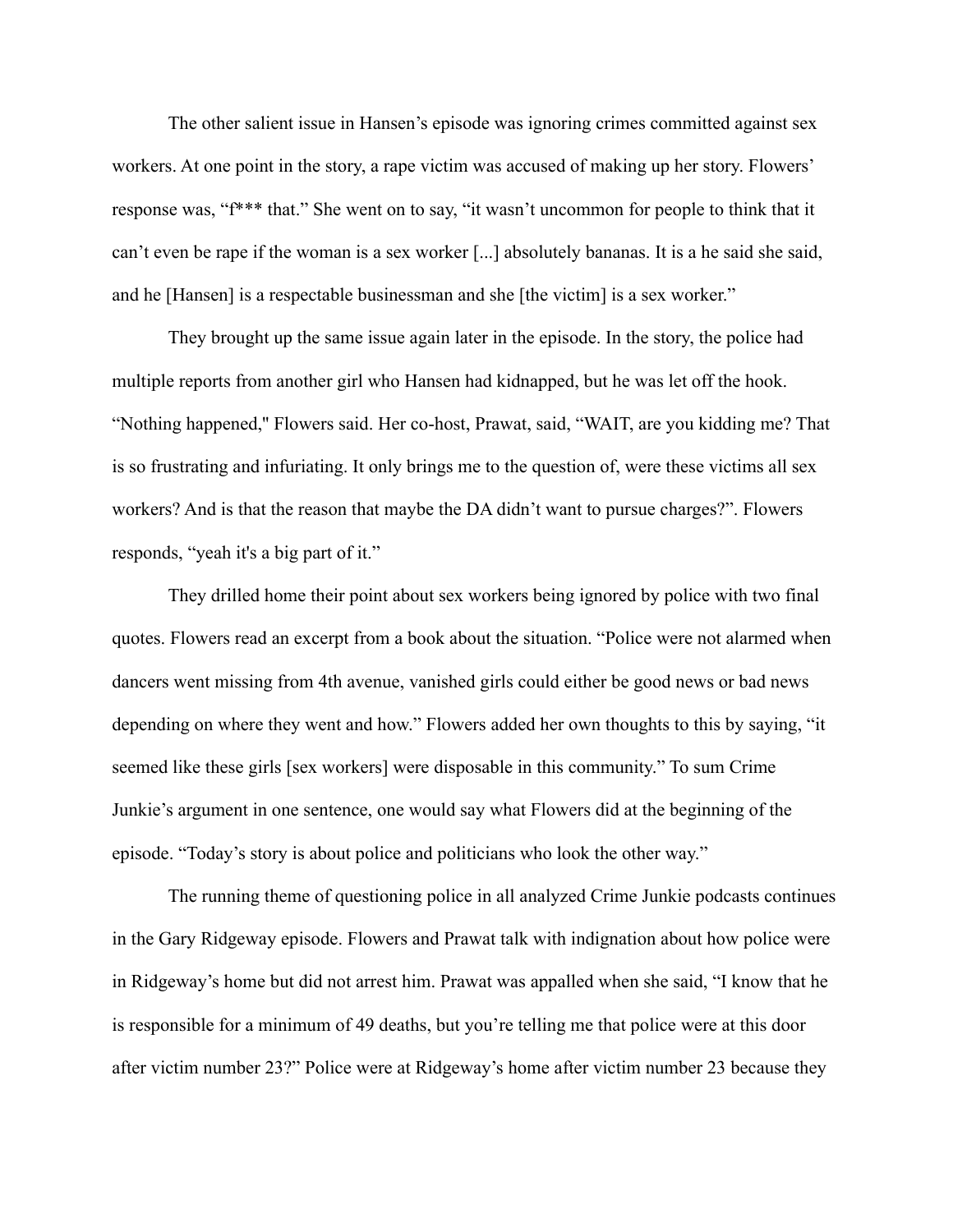had an eyewitness who said they had seen the victim get into Ridgeway's car the night she was murdered. Even with this eyewitness, police claimed that they had nothing on Ridgeway. The hosts sarcastically commented that they let Ridgeway slip through their fingers. Further along in the story, as listeners learn more about Ridgeway and his victim count, the hosts have more to say about police decisions. Prawat spitefully says, "it took them over 3 dozen missing or murdered women to create a task force." Flowers responds, "I know, this is a broken system."

The hosts also focus on what a child's environment and caregiver does to their mental state. They speculate that Ridgeway's relationship with his mom is what started his violent tendencies. Flowers goes into detail about Ridgeway's mom and the inappropriate things she did and said to him. The episode tells us that Ridgeway "fantasized about his mother." This brings up the famous Oedipus complex. Flowers and Prawat call it a "controversial theory," but they use it to explain Ridgeway's behavior. While they do confess that this is just speculation, they spend a lot of time talking about it in the episode. They are trying their best to give a reason why these things happened.

The last few episodes analyzed contain different, but still significant themes. With Ed Kemper, Flowers and Prawat address him in pop culture. They stated, "Ed was one of the first people used as the poster child for what a serial killer could be. Ed's grim legacy and references to the horror that he caused can still be found in modern pop culture. He was a part of Thomas Harris' inspiration for Buffalo Bill in Silence of the Lamb, clips of his interviews have been mixed into songs by bands, and he was recently a character in Netflix's hit show Mindhunter." Kemper has made his mark on society and Crime Junkie is aware of this. He is almost a household name, on the same scale as Manson or Bundy, and as the episode says, "fascination with his terrible crimes [will] continue."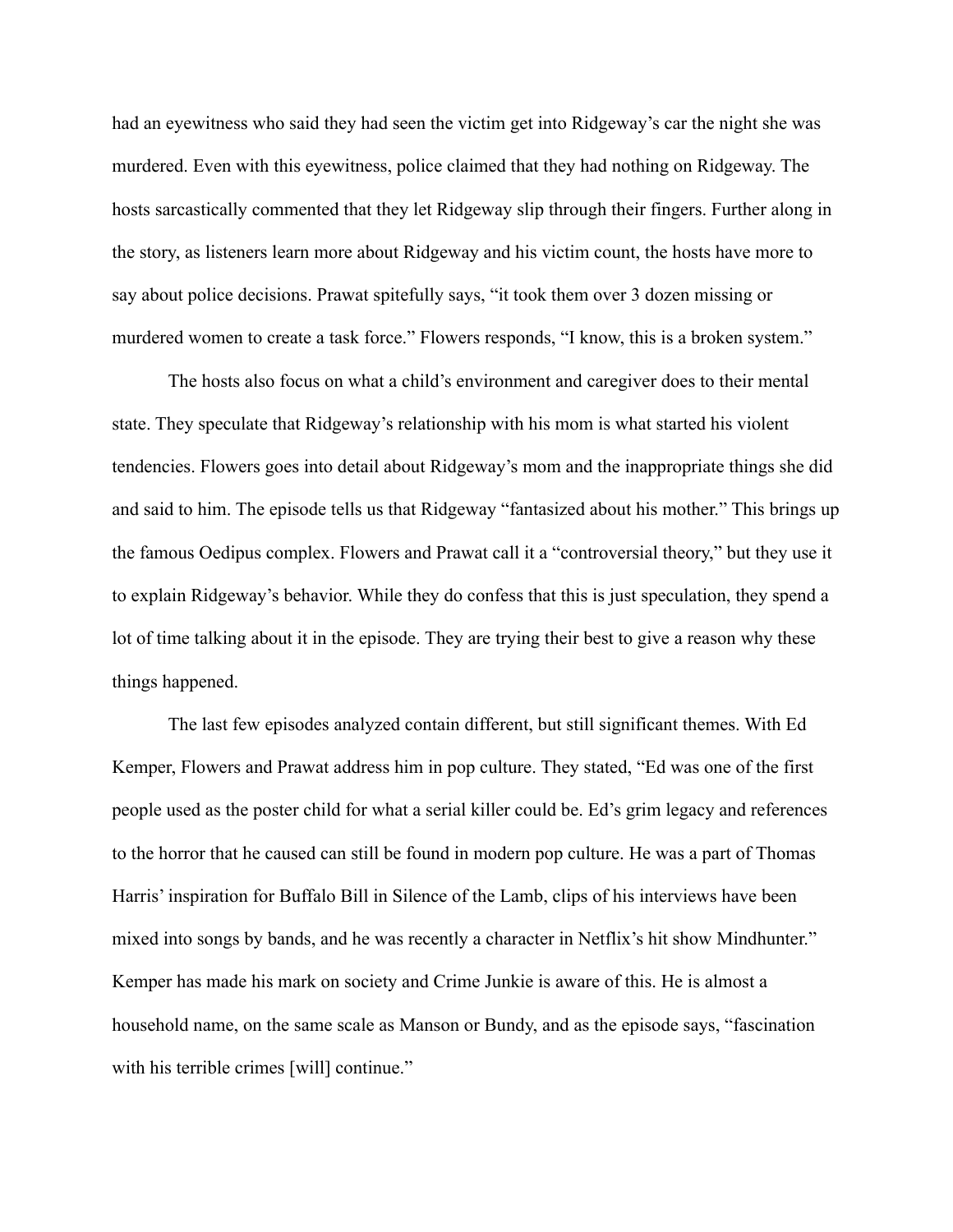In Herb Baumeister's story, the main topic was mental health. The episode emphasized the killer's mental illness and how he showed disturbing signs in childhood. Baumeister's family saw the signs and did not get him the help that he needed. The script read, "Herb was diagnosed with schizophrenia and multiple personalities, but was never treated or put in therapy." They circled back to this point again later on saying, "his dad knew that there was something wrong with him and didn't attempt to get him help." The hosts reiterate multiple times throughout the story the importance of mental health and getting the help that you need.

Another prevalent issue in the Baumeister episode matched the themes of other analyzed episodes like Ridgeway and Hansen. Crime Junkie was very against it and even seemed surprised by it. Flowers said, "apparently there was this crazy rule that there was a 30 day waiting period before police could do an investigation into a missing person case." The co-host, Prawat, responded with, "30 days?!" Flowers answers, "[yes], 30 days." "I'd never heard of this before," she says, when referring to the rule, "maybe people in the gay community weren't getting the kind of attention. I was shocked [when I heard it]." Baumeister's victims were in the gay community, and the hosts recognized that in these times, that specific community did not get the same treatment from law enforcement as the general population.

In the Israel Keyes script, no significant issues or topics were addressed. The story itself was so compelling that there was no need to add anything else. It is hard to attach any theme, with the exception of fear and unbelief, onto Keyes' actions. Another possible explanation for the omission of issues is that this episode was one of Crime Junkie's earlier works. Crime Junkie had not fully developed into who they are today and were still attempting to find a format that was most effective for them.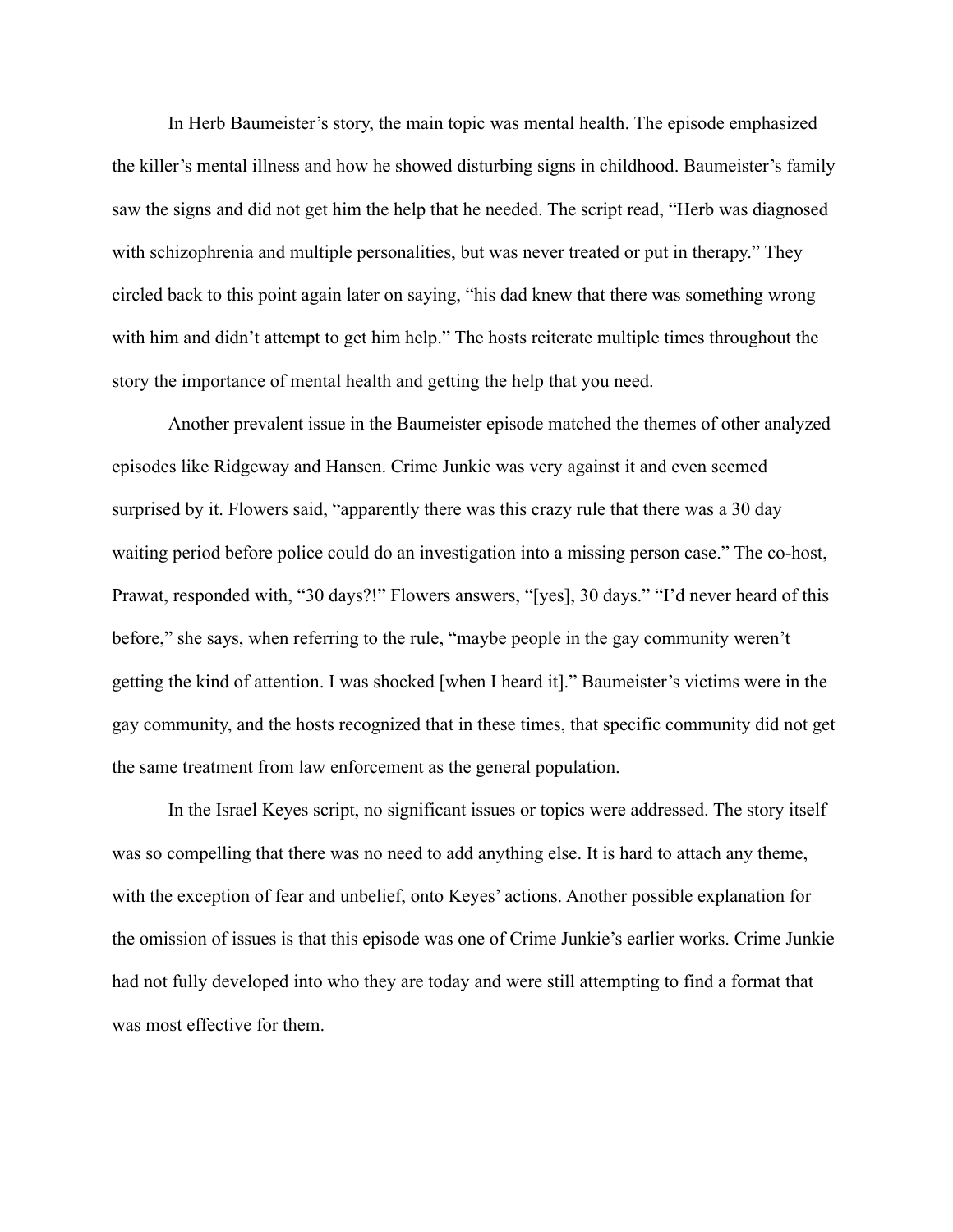#### **Syntactic Structures**

Each episode used its own unique descriptive adjectives so this category will discuss every episode individually, starting with Ed Kemper. When describing Kemper and his actions, the script used words like: "unthinkable," "tragedy," "shocking," "horror," "nightmare," "shaken up," "incomprehensive," "prey," "creepy," "unnerving," "fascinating," "terrible" and "terrorizing."

This extreme language changes audience perception. For example, words like "prey" changes the impression of Kemper from that of a murder, to an animal. Using "incomprehensive" and "unthinkable" show that no one is able to completely wrap their minds around what Kemper was doing. "Horror," "nightmare," "fascinating," "terrorizing" and "unnerving" are polarizing words chosen by writers to make Kemper's story seem almost like a horror film.

Keyes' script contains no gory or graphic language. It lets the story speak for itself. The descriptive phrases and words used were: "oh my god," \*gasps\*, "creepy," "full-body chills,'' "are you kidding me!," "tragic," "terrifying," "no one was safe," "animal," "cocky" and "hunted." The gasps and emotional exclamations from Flowers and Prawat show their intent to transfer their disbelief to listeners.

The Ridgeway Crime Junkie episode used these descriptive words and phrases: "stalk", "preying", "playing with their bodies after death," "messed up," "super good at blending in" and "[Ridgeway was] smart in how he killed." The words "stalk" and "preying" match the animalistic language used with Kemper and Keyes. The difference in Ridgeway's adjectives is when the script refers to him as being "good" and "smart." These words are typically positive, and are not normally linked to the actions of serial murderers. By using these words, it seems as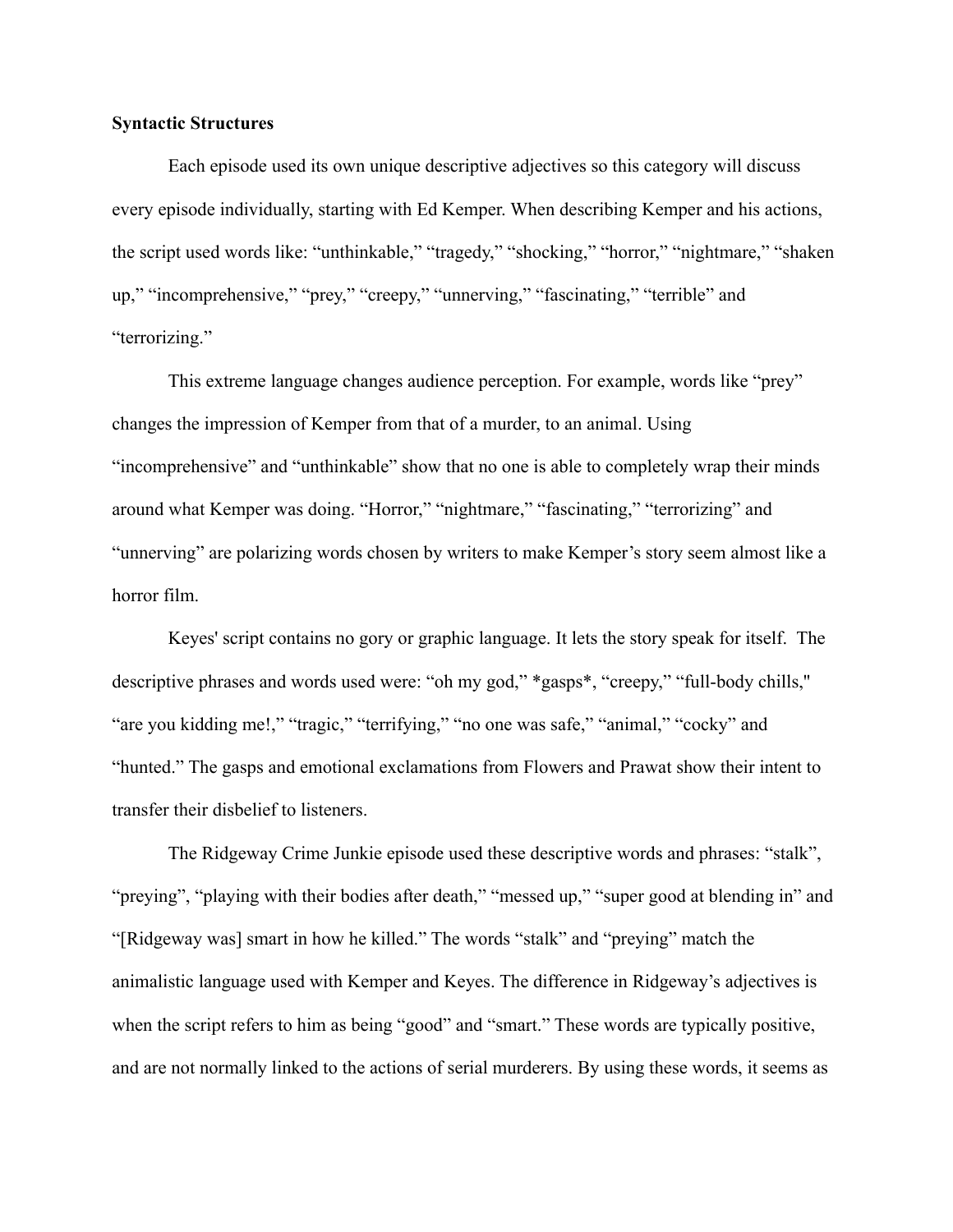though the script is admiring Ridgeway. The juxtaposition between smart and evil is interesting to note, and also gives audiences a reason to be captivated by Ridgeway's mind.

In Baumiester's story, no significant descriptive words were used. Often, omission of language in certain sections, points the audience to other topics in the story. This is true in Baumiseter's episode. More time was spent on issues like Baumisester's mental health and childhood than on describing him as a criminal.

Hansen's episode is similar to Baumister's in that both scripts use little descriptive language when talking about the crimes and criminals. However, Hansen's episode does use many words and phrases to discuss police decisions. The episode used words and phrases like, "blows my mind," "frustrating," "upsetting," "infuriating," "what?!," "I can't quite get it to add up." There were also comments made with sarcastic undertones such as, "right under police's noses" and "snuck under the radar."

These comments added an aspect of personalization to the hosts. There is obvious bias in these descriptions, but this allows audiences to have an insight into what Flowers and Prawat are thinking. The choices made when picking descriptors could also show that there is someone else to blame other than the killer. Hansen was obviously the direct cause of these victims' deaths, but the hosts seem to believe that other systemic issues are also at fault.

#### **Rhetorical Structures**

Some commonalities in the rhetorical structures of these podcasts included calling the killers by their first names, having the co-host play the part of the audience, and playing actual interview clips from the killer.

In each podcast, the hosts referred to the killers only by their first names. In newspapers or any other media format, the norm is to call people by their last names. Crime Junkie ignored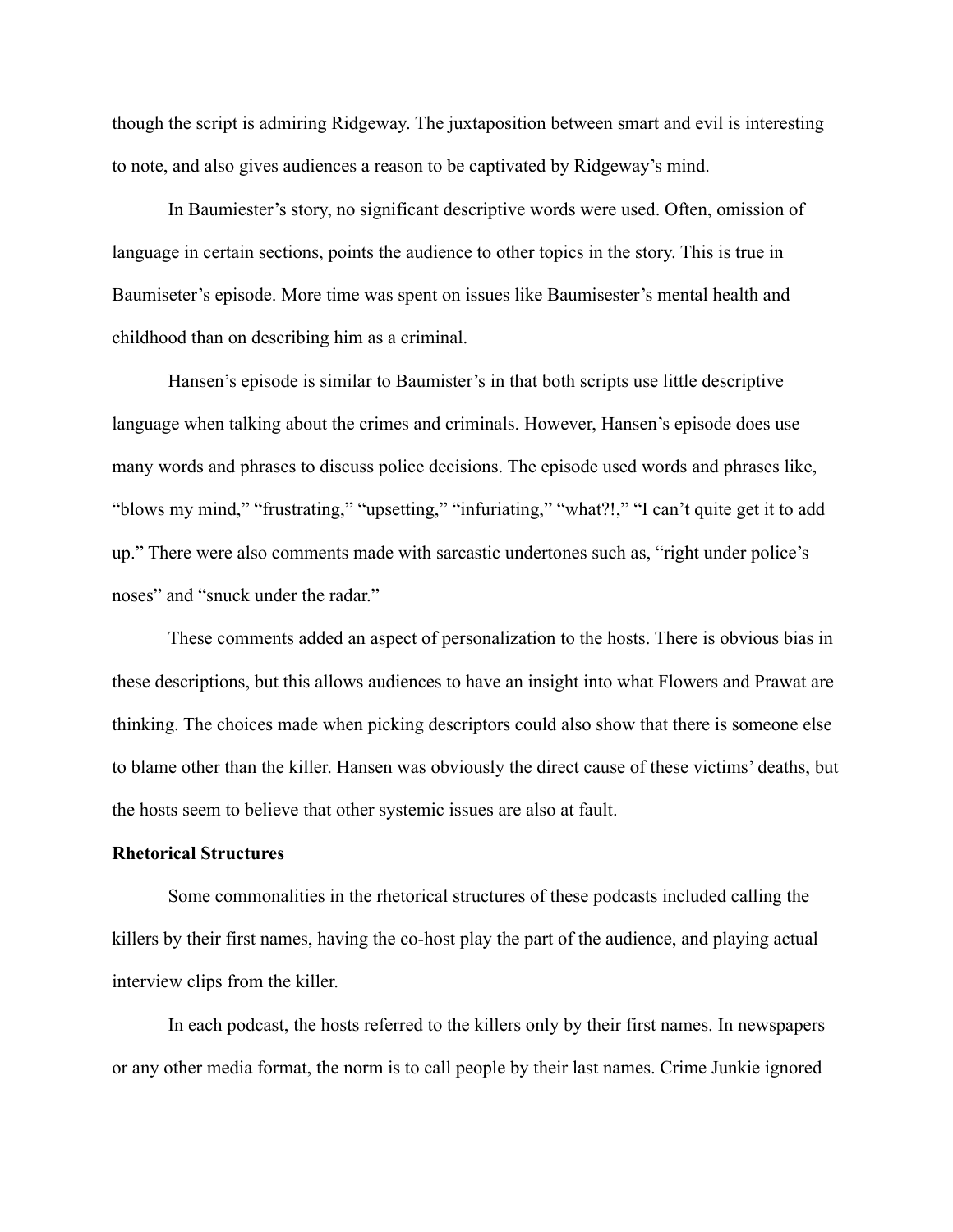this model. Using their first names humanized the killers and made it feel as though the hosts were referring to them in a more informal manner. The way the hosts referred to these killers made them seem almost like a friend rather than a convicted serial murderer.

Another rhetorical structure finding was that the co-host, Prawat, plays the part of the audience. Instead of telling the stories, she reacted to them. She showed surprise, asked questions, and even theorized scenarios when the case facts were unclear. It seemed as though she was playing a strategic role. Where Prawat vocalized surprise or rage was where the hosts wanted the audience to feel the same emotions. Another benefit to having a co-host was the ability to have dialogue. These conversations gave each episode a more personal feel while also allowing the hosts to hammer home their points. In their dialogue, they could bounce theories off of each other, speculate about law enforcement thought processes, and even fangirl over these serial killer celebrities.

The last commonality in the rhetorical structure category was previously recorded interview clips. In every episode analyzed, the hosts played an interview clip from each killer. The audience heard their voices and their explanations for their motive. This greatly added to the episodes because it made these killers feel more like real people. Hearing them explain why they killed made them feel less like a figment of your imagination and more of a reality.

Now to dive into the rhetorical structures of each individual podcast. The first one discussed is Ed Kemper's episode. The underlying tone of this episode was rushed. The hosts talked in excited tones. It was almost as if they were trying to transfer their emotions to the audience. This transfer of emotions is something that sets podcasts apart from traditional newspapers. When a newspaper is read, it is up to each individual reader to decipher the tone that the author originally intended. In podcasts, and in this episode specifically, the hosts use voice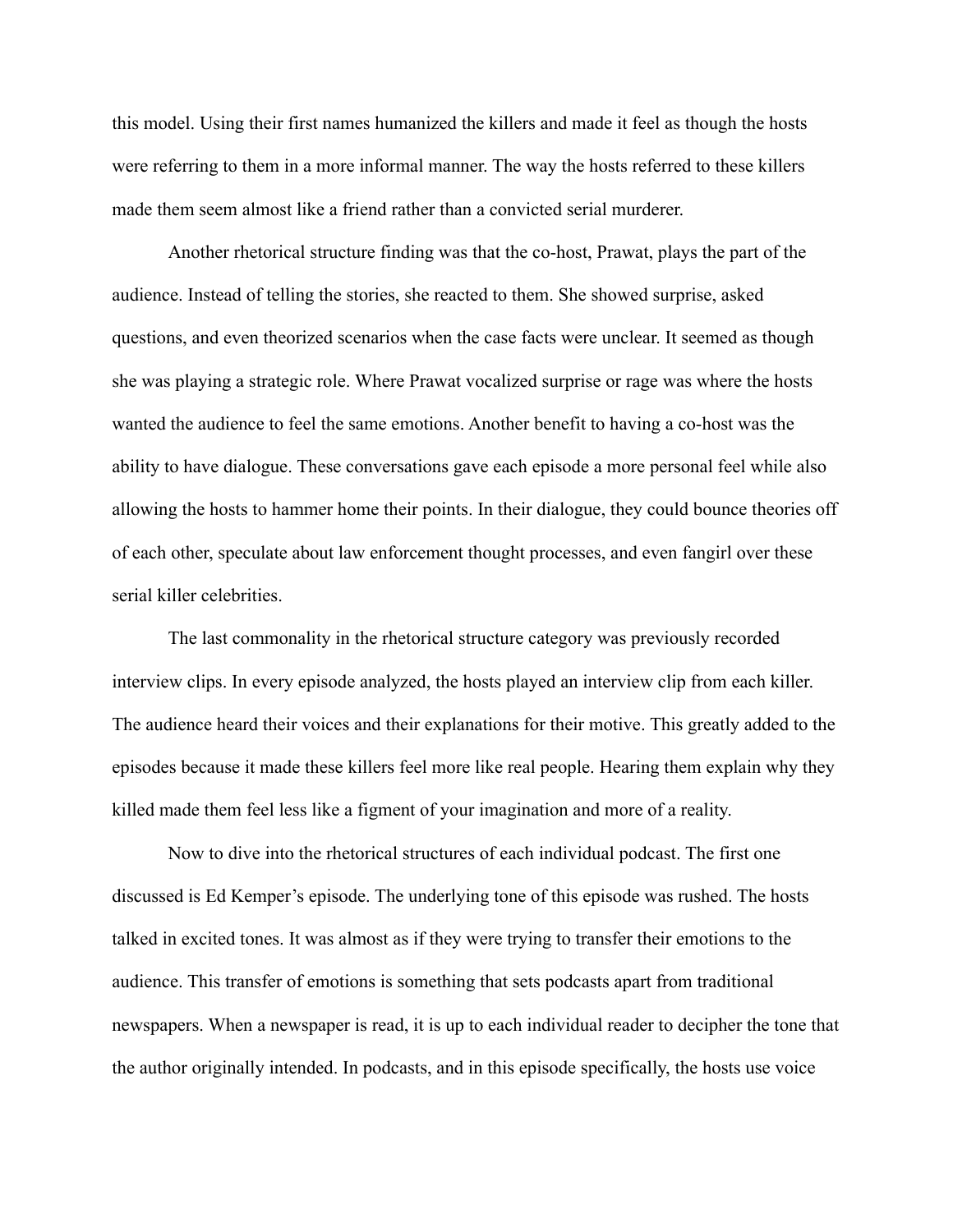inflection and tone to put the audience in a specific mood of the producer's choice. The listeners are on a rollercoaster ride and have no control. The hosts are completely in control of how the audience feels the emotions of the story. This pulls the audience in even more. Compare it to when you listen to someone tell a story in person that they are very excited about. When they are animated, you can't help but be pulled in. It is the same with podcasts.

Another obvious style technique was the dramatic ending. The episode closes with these words, "Kemper remains behind bars where he belongs and where he'll stay for the rest of his life." This is a prime example of narrative journalism and how it can impact the story in powerful ways. If this was a newspaper article it would have ended with a sentence like, "Kemper was sentenced to life in prison and is now being held in the California Medical Facility." The stark differences between these two style choices are proof of the drama that narrative form can add to stories.

Another component of narrative form is the need to please the audience. Unlike news reporting, you are not simply giving information, you are selling a product. This was evident in the Herb Baumeister episode, which was specifically requested by fans. This shows audience interaction. Crime Junkie, at the end of the day, is selling a product. They are trying to keep their customers happy. Their intent is to create content that will satisfy the listeners and keep them coming back. This explains their rhetorical structure approach to this episode.

The third analyzed episode tells the story of Robert Hansen. In this story, the hosts explain things in a way that makes it seem as though the police are not doing their job correctly. Their tones come across as dramatic and shocked. Flowers and Prawat use inflections and attempt to pull the audience into the emotions they are feeling. It is almost as if the hosts are acting and putting on a performance. Parts of the episode sound forced, which makes their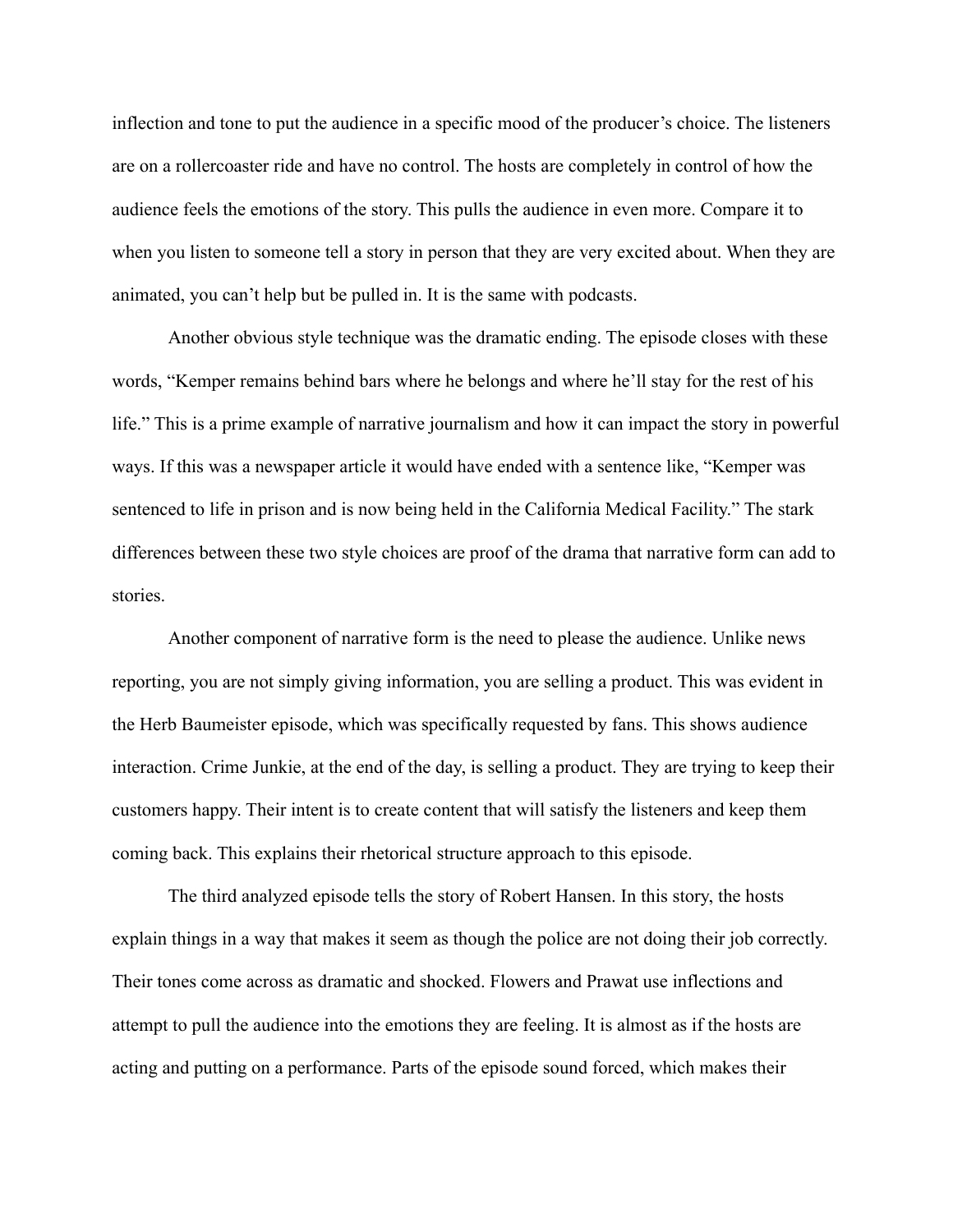message come across as less genuine. This gives the audience the perception that the hosts are pushing an agenda and trying to over-dramatize their content, which might lower their credibility for some listeners.

This perception of lowered credibility, while evident in Hansen's episode, was not a running theme in these podcasts. The Israel Keyes episode is a great example of how podcasts can interact with other forms of media in order to convey their message and increase reliability. This specific episode reinforced their audio message with security footage from the scene of a few of Keyes' crimes. These videos were on the Crime Junkie website as additional content for their audience.

This reinforced to the audience that Keyes really was a monster who was capable of ominous, unthinkable things. The hosts knew that seeing the killer in action would add to their story. This was a specific style technique. The whole episode was based on speculation, but these videos were a contrast because they did not allow for any speculation. It was like the hosts kept themselves grounded by using video footage to show the facts that they did know.

Ending this discussion of rhetorical structures is the Gary Ridgeway episode. His episode was focused solely on his upbringing. The argument that was being pushed in this story was that Ridgeway had reasons for his actions. The only important stylistic decision of the hosts was their decision to focus on Ridgeway's childhood and background instead of his victims. The decision affected the listeners' views of Ridgeway. Instead of being appalled by what he did, by the end of the episode, it seems as though you are able to understand and explain why he acted the way he did. Whether this was the hosts' intention or not is unclear, but the way that they told the story created this feeling.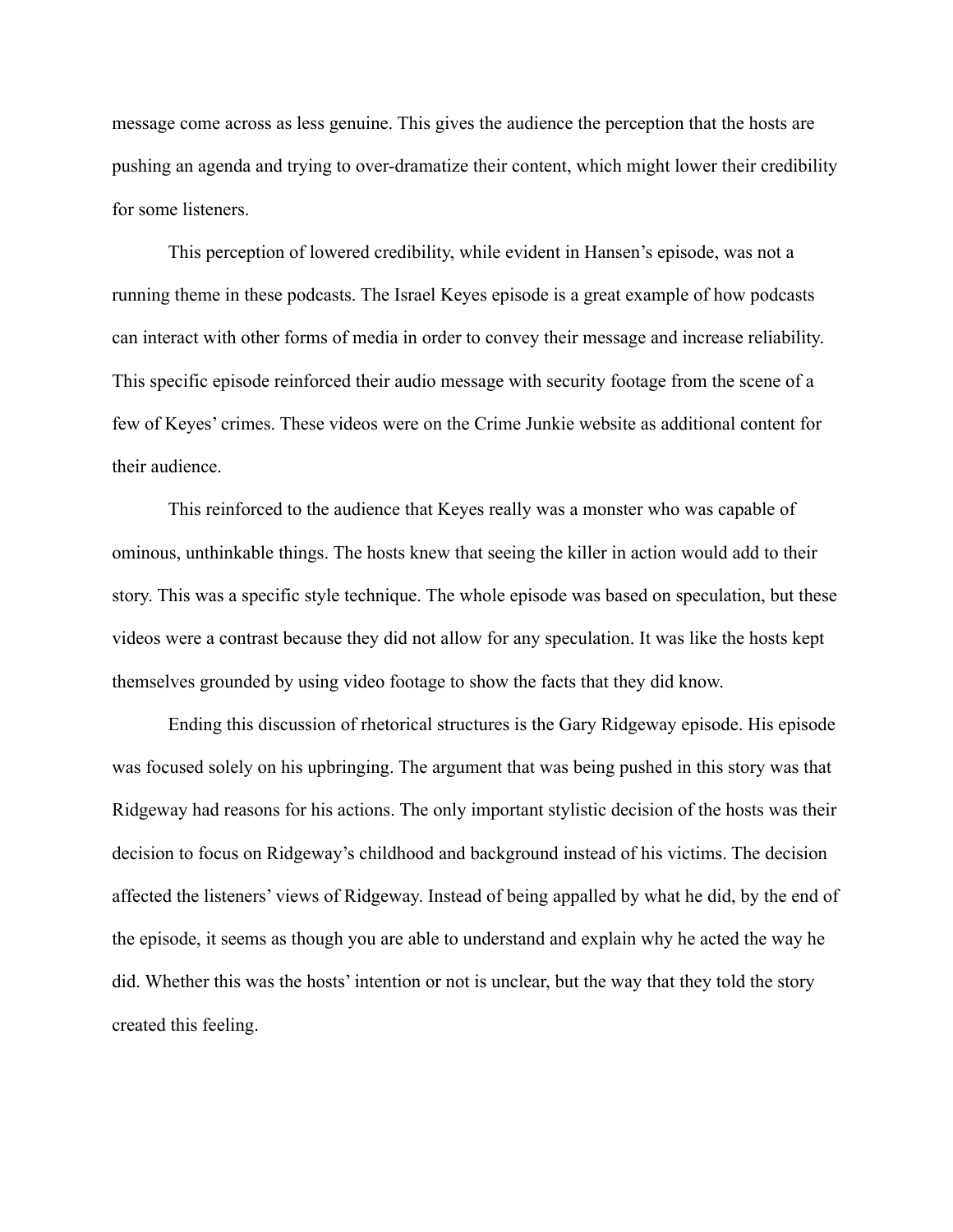#### **Conclusion/Discussion**

To conclude, this study found that the genre of true crime personalizes killers to engage audiences and create added intrigue. They do this by only referring to killers by their first name, giving explanations for their actions, and using the killers' own words to give them the opportunity to explain why they did what they did. This genre is also quick to question if law enforcement is doing their job to the best of their ability.

These findings matter to society because it is important to understand the messages that the media is sending. We consume media on a daily basis, and it impacts us in many ways, both consciously and subconsciously. While this media is not all in the true crime genre, we need to learn to take a closer look at the messages we are consuming.

These findings matter to the media because true crime podcasts, like Crime Junkie, have the potential to reach audiences in ways that no media has before (Yardley, et al). These podcasts evoke emotion and action from its listeners. What Crime Junkie is doing to engage audiences is working very well. If other podcasts follow in their footsteps the medium of podcasts will be able to grow even more. This growth will create more communities that, like the Crime Junkie community, are ready to advocate for change when needed.

#### **Limitation/New areas of research**

This study did have limitations. It was not able to compare narrative journalism in podcast episodes directly to newspaper articles from the time of the crimes. Comparing these two very different journalism styles about the same event would tell us more about narrative journalism and its effects on perceptions and attention spans. It would also tell us how far, if at all, these narrative podcasts are straying from the truth.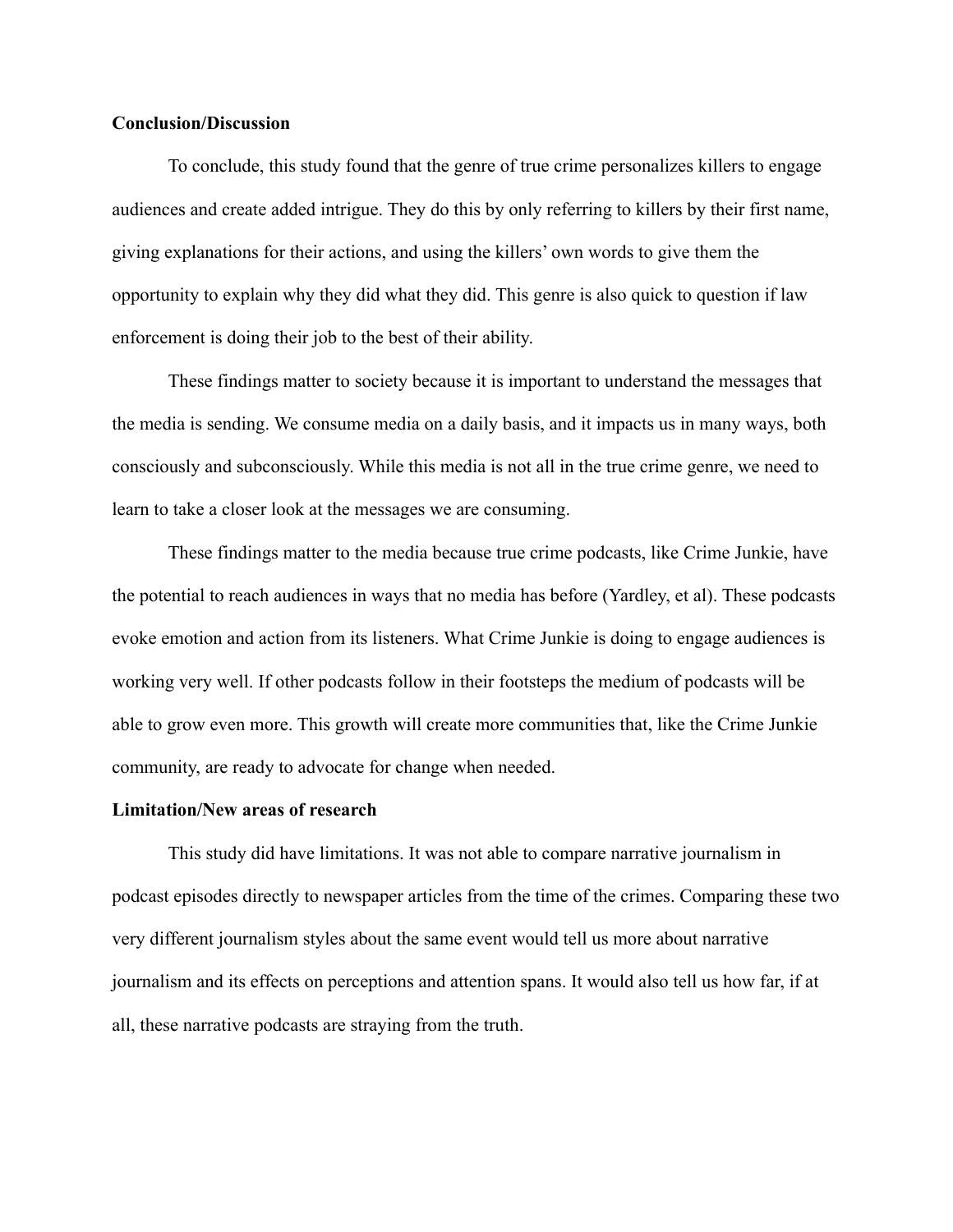Another area of research that this study could not explore is the effect of calling killers by their first names. What does this mean for audience relation? Does it make the killer seem less threatening? Why do podcasts use a killer's first name when newspapers only use last names? Answering these questions would enable us to be able to better understand the effects that these narrative true crime stories have on audiences.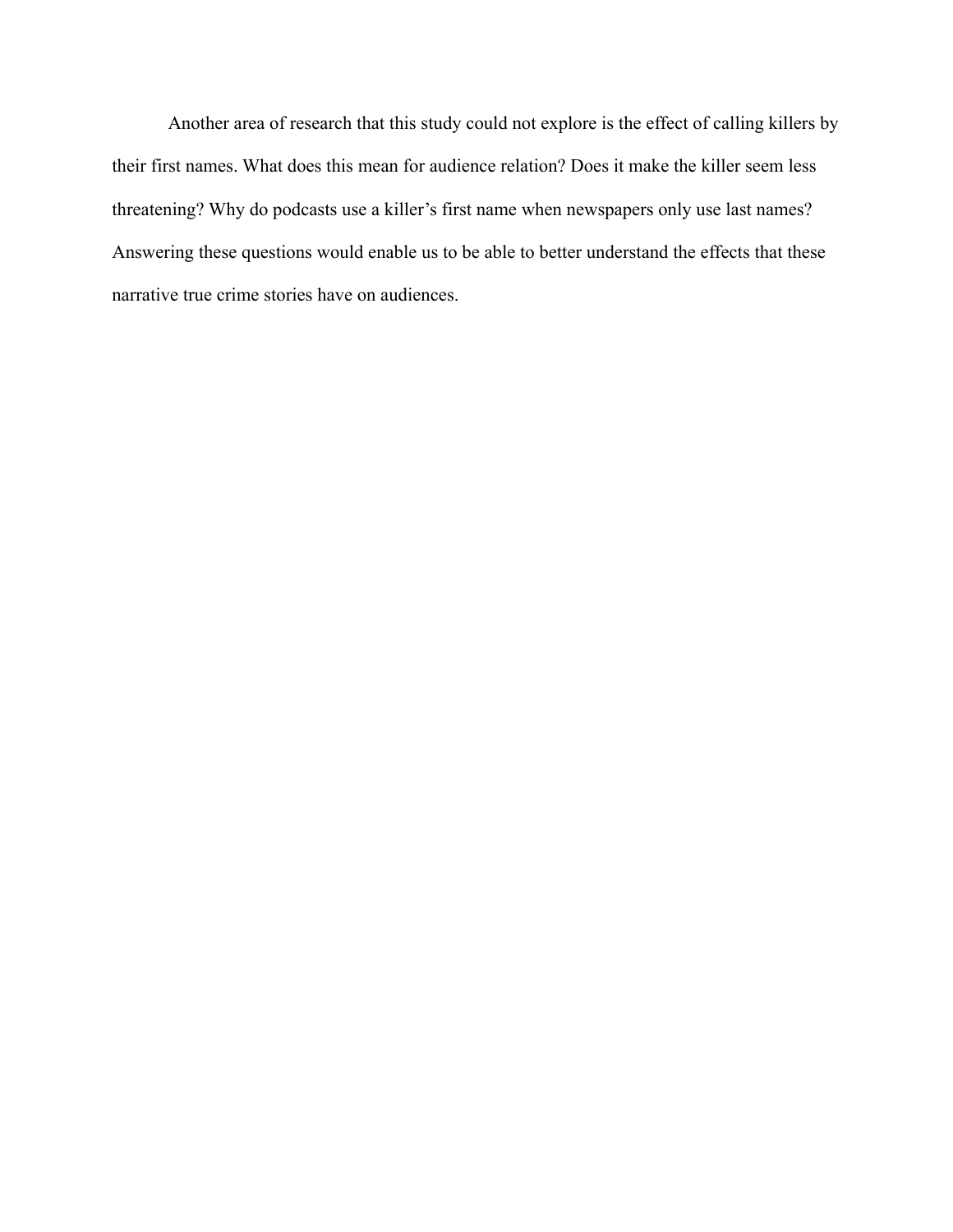#### **References**

- Boling, Kelli S. "True crime podcasting: Journalism, justice or entertainment?." *Radio Journal: International Studies in Broadcast & Audio Media* 17.2 (2019): 161-178, [doi.org/10.1386/rjao\\_00003\\_1](https://doi.org/10.1386/rjao_00003_1).
- Clark, Roy Peter. "The false dichotomy and narrative journalism." *Nieman Reports* 54.3 (2000): 11.
- Dowler, Ken, Thomas Fleming, and Stephen L. Muzzatti. "Constructing crime: Media, crime, and popular culture." *Canadian journal of criminology and criminal justice* 48.6 (2006): 837-850, doi.org/10.3138/cjccj.48.6.837.
- Edison Research. "The Top 50 Most Listened to Podcasts in the U.S. Q4 2021." *Edison Research*, Edison Research Http://Www.edisonresearch.com/Wp-Content/Uploads/2014/06/Edison-Logo-300x137.Jp g, 8 Feb. 2022,

https://www.edisonresearch.com/the-top-50-most-listened-to-podcasts-in-the-u-s-q4-2021

- Herget, Ann-Kristin, and Jessica Albrecht. "Soundtrack for Reality? How to Use Music Effectively in Non-Fictional Media Formats." *Psychology of Music*, Apr. 2021, doi:[10.1177/0305735621999091.](https://doi.org/10.1177/0305735621999091)
- Hibbett, Maia. "Audible killings: Capitalist motivation, character construction, and the effects of representation in true crime podcasts." (2018).
- Johnston, Jane, and Caroline Graham. "The new, old journalism: Narrative writing in contemporary newspapers." *Journalism Studies* 13.4 (2012): 517-533, doi.org/10.1080/1461670X.2011.629803.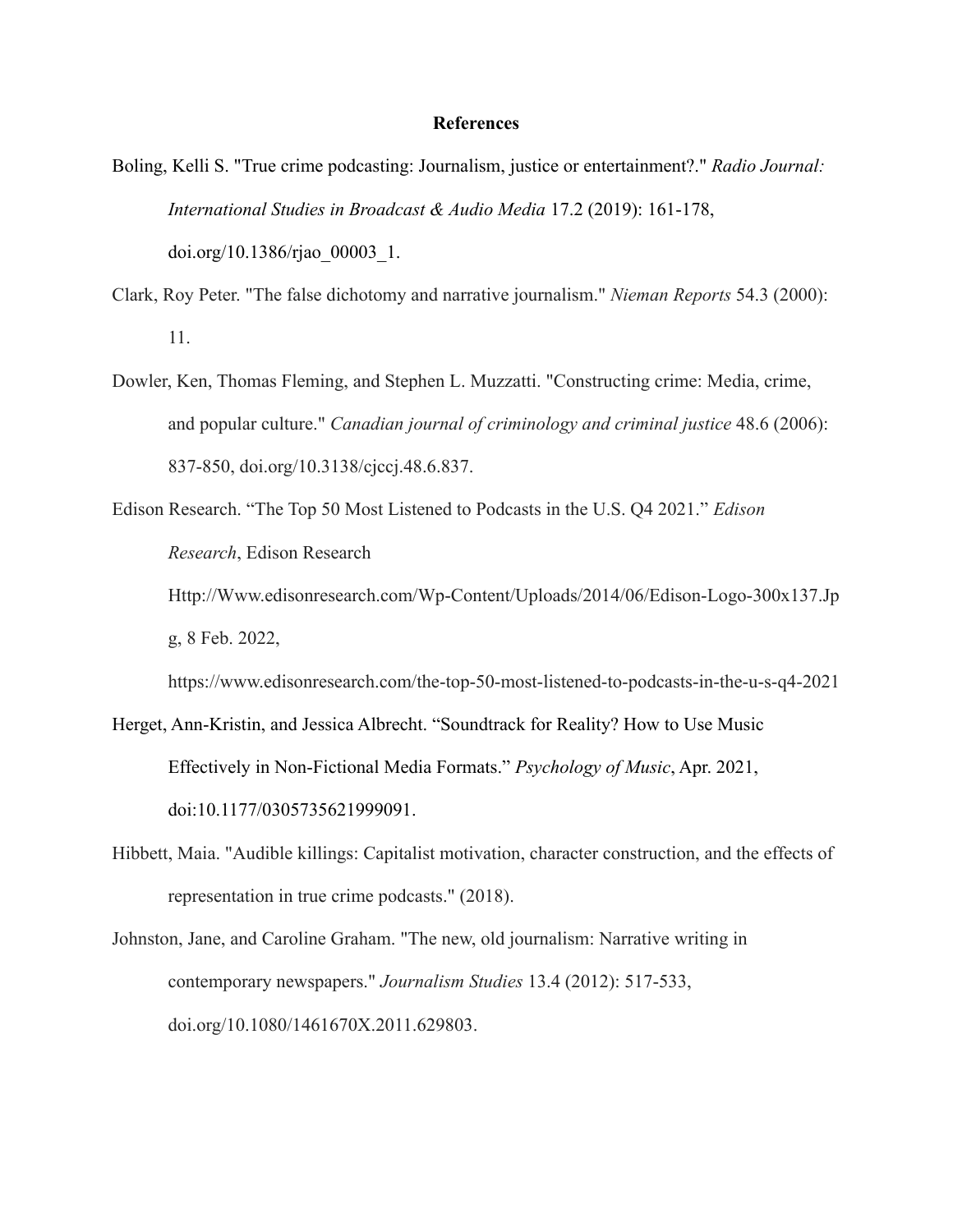Kuehn, Scott A., and James Andrew Lingwall. *The Basics of Media Writing: A Strategic Approach*. CQ Press, an Imprint of SAGE Publications, Inc., 2018.

McKee, Alan. *Textual analysis: A beginner′ s guide*. Sage, 2003.

- Morin, Aysel. "Framing terror: The strategies newspapers use to frame an act as terror or crime." *Journalism & Mass Communication Quarterly* 93.4 (2016): 986-1005, [doi.org/10.1177/1077699016660720](https://doi.org/10.1177%2F1077699016660720).
- Nosal, Andrew P., et al. "The Effect of Background Music in Shark Documentaries on Viewers' Perceptions of Sharks." *PLOS ONE*, vol. 11, no. 8, 2016, doi.org/10.1371/journal.pone.0159279.
- Pâquet, Lili. "Seeking Justice Elsewhere: Informal and Formal Justice in the True Crime Podcasts Trace and The Teacher's Pet." *Crime, Media, Culture*, vol. 17, no. 3, Dec. 2021, pp. 421–437, doi:[10.1177/1741659020954260.](https://doi.org/10.1177/1741659020954260)
- Qureshi, Henna A., and Züleyha Ünlü. "Beyond the Paradigm Conflicts: A Four-Step Coding Instrument for Grounded Theory." *International Journal of Qualitative Methods*, Jan. 2020, doi:[10.1177/1609406920928188.](https://doi.org/10.1177/1609406920928188)
- Splendore, Sergio, and Margherita Brambilla. "The Hybrid Journalism That We Do Not Recognize (Anymore)." *Journalism and Media* 2.1 (2021): 51-61, doi.org/10.3390/journalm
- van Krieken, Kobie, and José Sanders. "Framing Narrative Journalism as a New Genre: A Case Study of the Netherlands." *Journalism*, vol. 18, no. 10, Nov. 2017, pp. 1364–1380, doi:[10.1177/1464884916671156](https://doi.org/10.1177/1464884916671156).